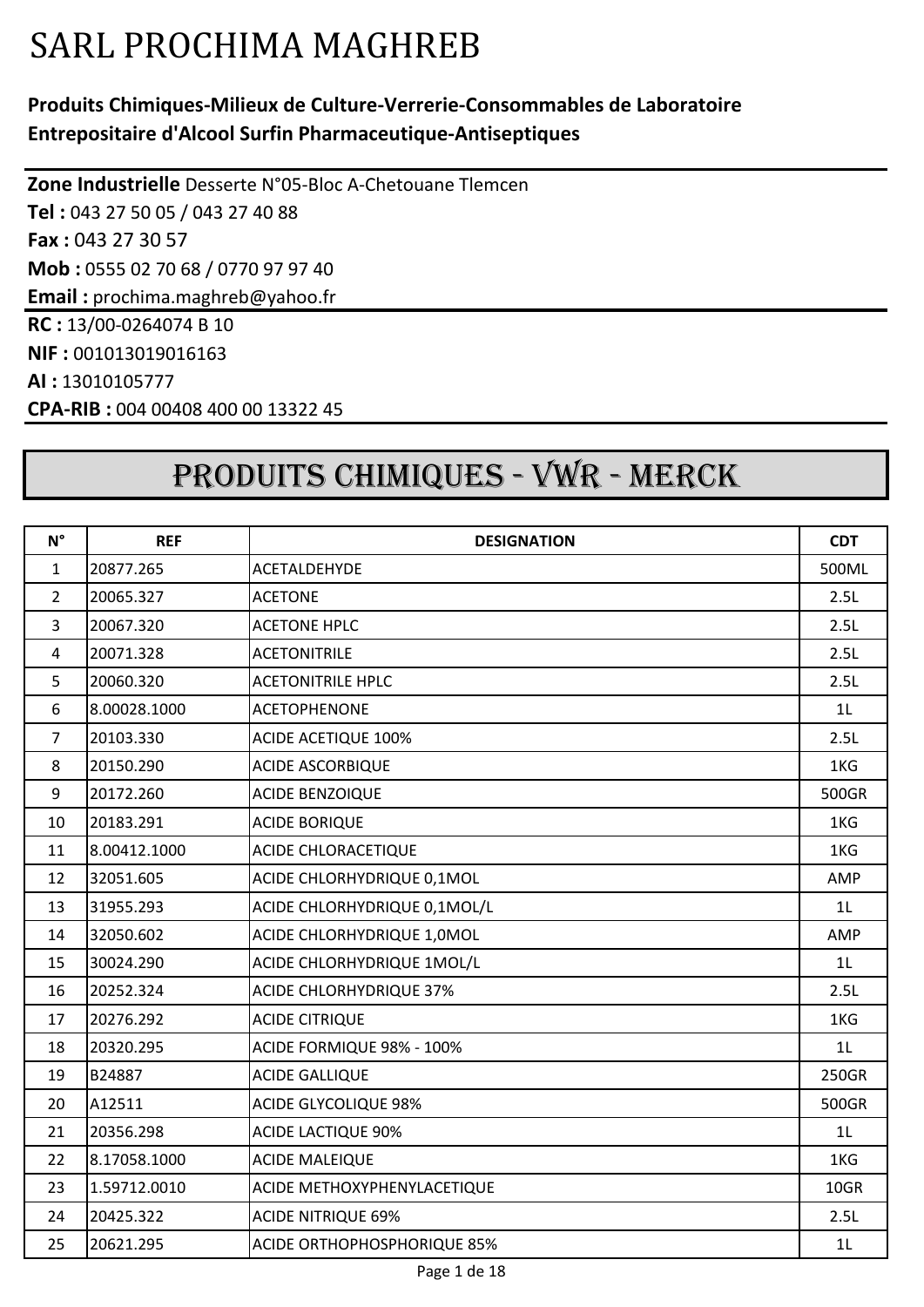| 26 | 20562.291    | ACIDE OXALYQUE                          | 1KG            |
|----|--------------|-----------------------------------------|----------------|
| 27 | 20589.293    | <b>ACIDE PERCHLORIQUE 70%</b>           | 1 <sub>L</sub> |
| 28 | 87897.180    | <b>ACIDE PICRIQUE</b>                   | 100ML          |
| 29 | 20659.295    | <b>ACIDE SALICYLIQUE</b>                | 1KG            |
| 30 | 20678.291    | ACIDE SULFOSALICYLIQUE                  | 1KG            |
| 31 | 30145.297    | ACIDE SULFURIQUE 0,1MOL/L               | 1L             |
| 32 | 30149.291    | ACIDE SULFURIQUE 1MOL/L                 | 1L             |
| 33 | 20700.298    | <b>ACIDE SULFURIQUE 95 %</b>            | 1L             |
| 34 | 20690.327    | <b>ACIDE SULFURIQUE 95%</b>             | 2.5L           |
| 35 | 20742.236    | ACIDE TRICHLOROACETIQUE                 | 250GR          |
| 36 | 20742.293    | ACIDE TRICHLOROACETIQUE                 | 1KG            |
| 37 | 20768.235    | <b>AGAR AGAR</b>                        | 250GR          |
| 38 | 1.05448.0500 | AGAR AU MOUT POUR LA MICROBIOLOGIE      | 500GR          |
| 39 | 20807.297    | ALCOOL BENZYLIQUE                       | 1 <sub>L</sub> |
| 40 | 20796.298    | ALCOOL ISOAMILIQUE (METHYL 3 BUTANOL 1) | 1 <sub>L</sub> |
| 41 | 99910.414    | ALGOSOL N                               | 10KG           |
| 42 | 8.06749.0250 | ALLIAGE NICKEL-ALUMINIUM                | 250GR          |
| 43 | 21031.293    | <b>ALUMINIUM CHLORURE</b>               | 1KG            |
| 44 | 21050.298    | <b>ALUMINIUM NITRATE</b>                | 1KG            |
| 45 | 21070.297    | <b>ALUMINIUM SULFATE</b>                | 1KG            |
| 46 | 21152.291    | <b>AMIDON SOLUBLE</b>                   | 1KG            |
| 47 | 21182.294    | <b>AMMONIAQUE 28%</b>                   | 1 <sub>L</sub> |
| 48 | 21200.297    | <b>AMMONIUM ACETATE</b>                 | 1KG            |
| 49 | 21217.295    | <b>AMMONIUM CARBONATE</b>               | 1KG            |
| 50 | 21236.291    | <b>AMMONIUM CHLORURE</b>                | 1KG            |
| 51 | 271534H      | AMMONIUM CITRATE TRIBASIQUE             | 500GR          |
| 52 | 24257.293    | <b>AMMONIUM FER II SULFATE</b>          | 1KG            |
| 53 | 21094.290    | <b>AMMONIUM FER III SULFATE</b>         | 1KG            |
| 54 | 21254.260    | <b>AMMONIUM FORMIATE</b>                | 500GR          |
| 55 | 21276.260    | <b>AMMONIUM MOLYBDATE</b>               | 500GR          |
| 56 | 21280.293    | <b>AMMONIUM NITRATE</b>                 | 1KG            |
| 57 | 21278.295    | <b>AMMONIUM NITRATE</b>                 | 1KG            |
| 58 | 21300.260    | AMMONIUM PEROXODISULFATE                | 500GR          |
| 59 | 21311.291    | AMMONIUM PHOSPHATE DIBASIQUE            | 1KG            |
| 60 | A17696       | AMMONIUM SULFAMATE                      | 1KG            |
| 61 | 21333.296    | <b>AMMONIUM SULFATE</b>                 | 1KG            |
| 62 | 21344.294    | AMMONIUM THIOCYANATE                    | 1KG            |
| 63 | 21342.297    | AMMONIUM THIOCYANATE                    | 1KG            |
| 64 | 21389.298    | <b>ANHYDRIDE ACETIQUE</b>               | 1L             |
| 65 | 21409.298    | <b>ANHYDRIDE MALEIQUE</b>               | 1KG            |
| 66 | 8.00592.1000 | <b>ANHYDRIDE PHTALIQUE</b>              | 1KG            |
| 67 | 21422.294    | <b>ANILINE</b>                          | 1 <sub>L</sub> |
| 68 | 21570.182    | <b>ARGENT NITRATE</b>                   | 100GR          |
| 69 | 21572.188    | <b>ARGENT NITRATE</b>                   | 100GR          |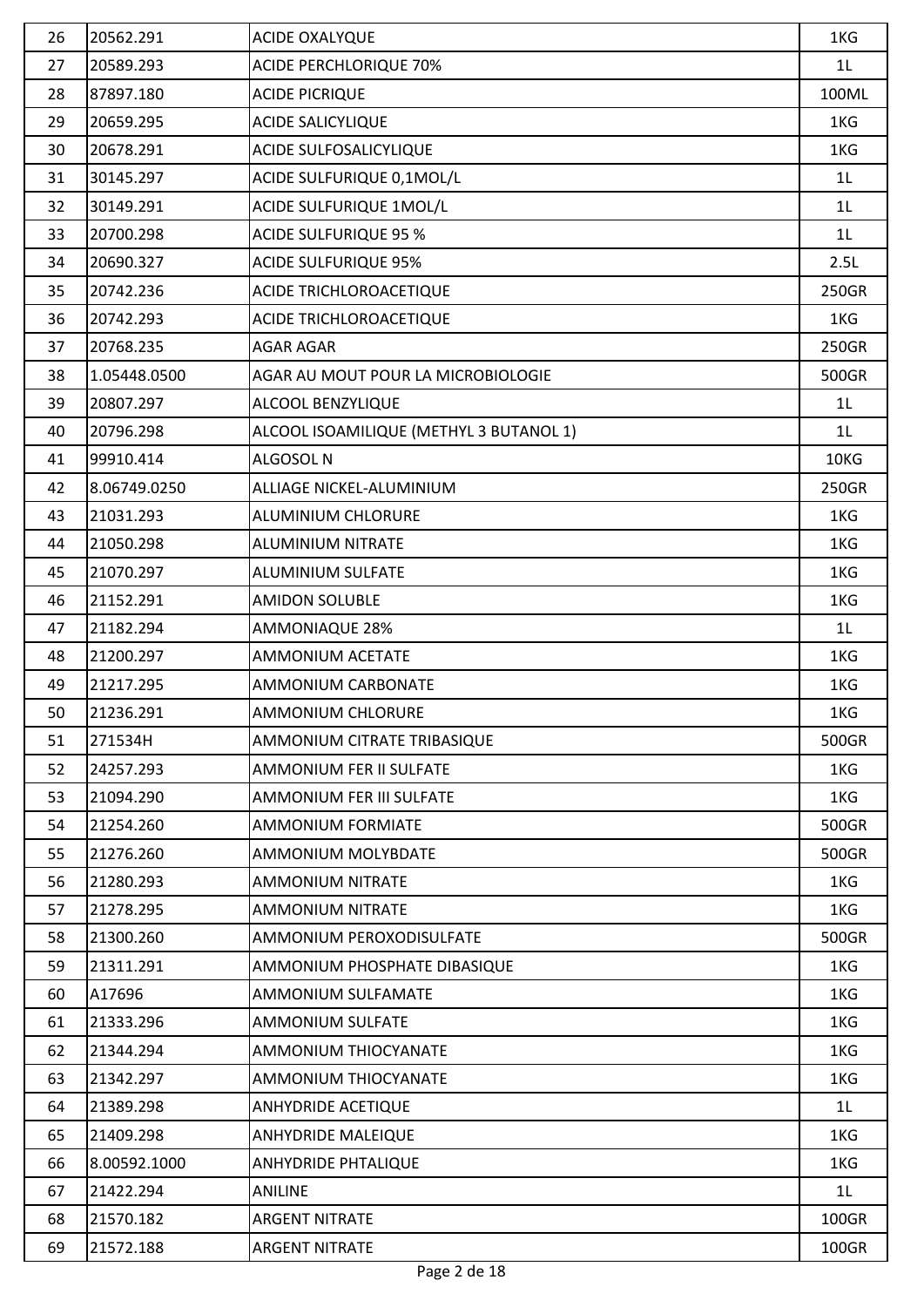| 70  | 21702.292    | <b>BARYUM CARBONATE</b>   | 1KG            |
|-----|--------------|---------------------------|----------------|
| 71  | 21716.290    | <b>BARYUM CHLORURE</b>    | 1KG            |
| 72  | 21687.298    | <b>BARYUM HYDROXYDE</b>   | 1KG            |
| 73  | 21740.293    | <b>BARYUM NITRATE</b>     | 1KG            |
| 74  | 21763.292    | <b>BARYUM SULFATE</b>     | 1KG            |
| 75  | 20863.291    | BENZALDEHYDE              | 1 <sub>L</sub> |
| 76  | 21803.291    | <b>BENZENE</b>            | 1L             |
| 77  | 8.01804.1000 | <b>BENZOYLE CHLORURE</b>  | 1L             |
| 78  | 8.01809.1000 | <b>BENZYLE CHLORURE</b>   | 1L             |
| 79  | 1.15943.0025 | <b>BLEU DE METHYLENE</b>  | 25GR           |
| 80  | 20808.325    | <b>BUTANOL 1</b>          | 2.5L           |
| 81  | 20814.292    | <b>BUTANOL TERT</b>       | 1L             |
| 82  | 25641.297    | <b>BUTANONE 2</b>         | 1L             |
| 83  | 8.01539.1000 | <b>BUTYLAMINE</b>         | 1L             |
| 84  | 22203.261    | <b>CADMIUM CHLORURE</b>   | 500GR          |
| 85  | 22300.290    | <b>CALCIUM CARBONATE</b>  | 1KG            |
| 86  | 22317.297    | <b>CALCIUM CHLORURE</b>   | 1KG            |
| 87  | 22388.292    | <b>CALCIUM NITRATE</b>    | 1KG            |
| 88  | 22452.294    | <b>CALCIUM SULFATE</b>    | 1KG            |
| 89  | 1.02241.1000 | <b>CASEINE</b>            | 1KG            |
| 90  | 87126.230    | <b>CHARBON ACTIF</b>      | 250GR          |
| 91  | 22707.320    | <b>CHLOROFORME</b>        | 2.5L           |
| 92  | 36418        | <b>COBALT II NITRATE</b>  | 100GR          |
| 93  | 23093.233    | <b>CUIVRE II CHLORURE</b> | 250GR          |
| 94  | A14004       | <b>CUIVRE II NITRATE</b>  | 500GR          |
| 95  | 23174.233    | <b>CUIVRE II SULFATE</b>  | 250GR          |
| 96  | 23223.324    | <b>CYCLOHEXANE</b>        | 2.5L           |
| 97  | 23343.328    | <b>DICHLOROETHANE</b>     | 2.5L           |
| 98  | 25631.327    | <b>DICHLOROMETHANE</b>    | 2.5L           |
| 99  | 23373.320    | DICHLOROMETHANE HPLC      | 2.5L           |
| 100 | 8.45028.1000 | <b>DIETHYLAMINE</b>       | 1L             |
| 101 | 8.03131.1000 | <b>DIETHYLENE GLYCOL</b>  | 1 <sub>L</sub> |
| 102 | 23466.323    | DIMETHYL FORMAMIDE        | 2.5L           |
| 103 | 8.03071.1000 | DIMETHYL SULFATE          | 1 <sub>L</sub> |
| 104 | 23488.294    | DIMETHYL SULFOXYDE        | 1 <sub>L</sub> |
| 105 | 23543.182    | <b>DIPHENYLAMINE</b>      | 100GR          |
| 106 | 367600-1000  | <b>EA50</b>               | 1 <sub>L</sub> |
| 107 | 87961.290    | <b>EAU SANS NITRATE</b>   | 1L             |
| 108 | 20301.290    | <b>EDTA</b>               | 1KG            |
| 109 | 280214S      | <b>EDTA</b>               | 500GR          |
| 110 | 20824.321    | ETHANOL 96%               | 2.5L           |
| 111 | 20905.296    | ETHANOL 96%               | 1L             |
| 112 | 20820.327    | ETHANOL ABSOLU            | 2.5L           |
| 113 | 20821.330    | ETHANOL ABSOLU            | 2.5L           |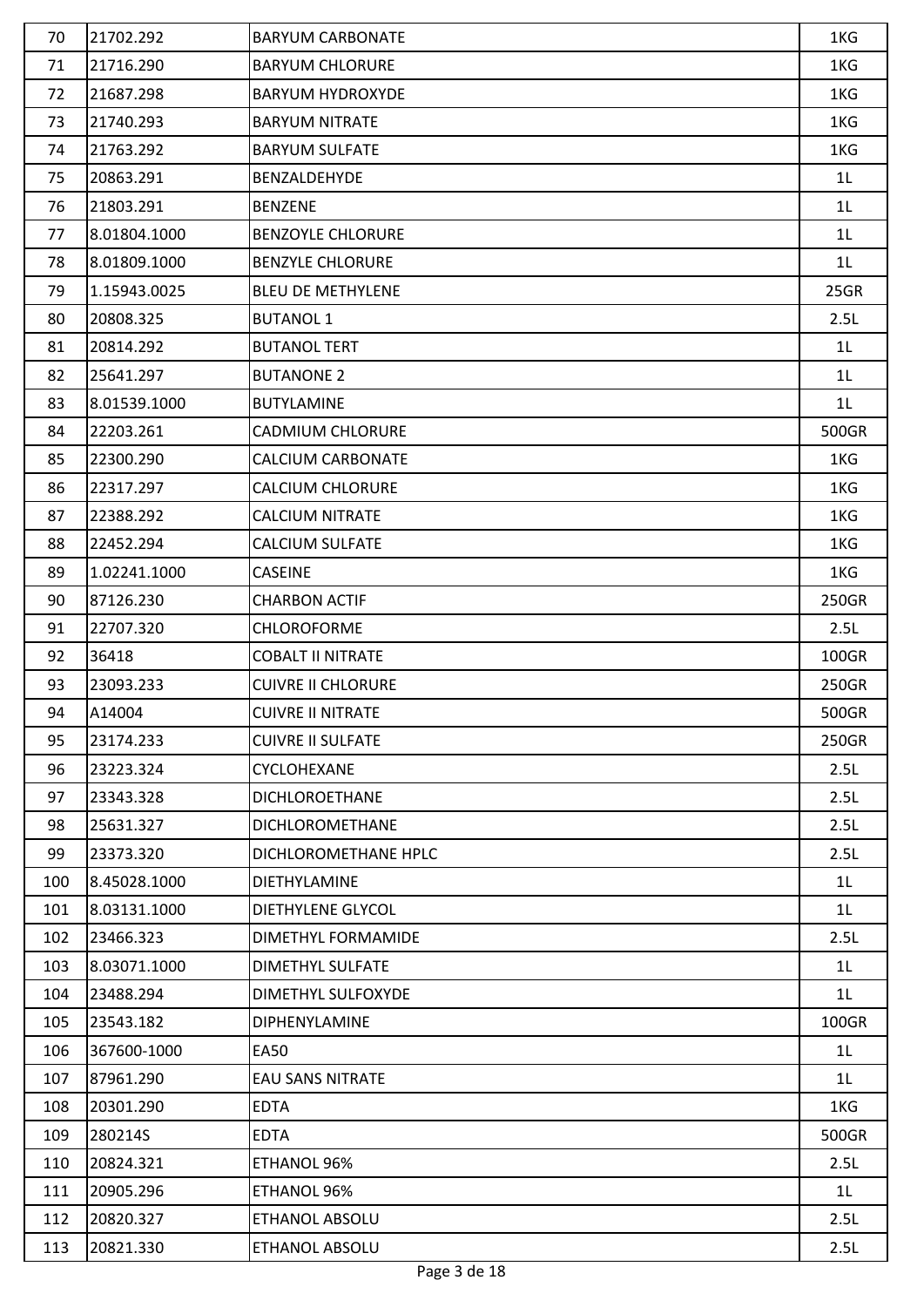| 114 | 153386F      | ETHANOL ABSOLU HPLC 99,7%                | 2.5L           |
|-----|--------------|------------------------------------------|----------------|
| 115 | 23835.294    | ETHER DE PETROLE 40-60°C                 | 1 <sub>L</sub> |
| 116 | 23806.328    | ETHER DIETHYLIQUE                        | 2.5L           |
| 117 | 23882.296    | ETHYL ACETATE                            | 1 <sub>L</sub> |
| 118 | 83621.290    | ETHYL ACETATE HPLC                       | 1 <sub>L</sub> |
| 119 | 631-0362     | <b>EUKITT</b>                            | 500ML          |
| 120 | 24127.237    | FER II CHLORURE                          | 250GR          |
| 121 | 24244.298    | FER II SULFATE                           | 1KG            |
| 122 | 24214.295    | FER III CHLORURE                         | 1KG            |
| 123 | A16231       | FER III CHLORURE                         | 500GR          |
| 124 | A10276       | FER III CITRATE                          | 250GR          |
| 125 | 24175.290    | FER III NITRATE                          | 1KG            |
| 126 | 24193.292    | FER III OXYDE                            | 1KG            |
| 127 | 24252.296    | FER III SULFATE                          | 1KG            |
| 128 | 20910.328    | FORMALDEHYDE 36% - 39%                   | 2.5L           |
| 129 | 24311.291    | <b>FORMAMIDE</b>                         | 1 <sub>L</sub> |
| 130 | 320490-1000  | <b>FUCHSINE DE ZIEHL</b>                 | 1 <sub>L</sub> |
| 131 | A4073.0250   | <b>GALACTOSE</b>                         | 250GR          |
| 132 | A4073.0500   | <b>GALACTOSE</b>                         | 500GR          |
| 133 | 154425P      | <b>GEL DE SILICE</b>                     | 1KG            |
| 134 | 1.01907.1000 | GEL DE SILICE GRANULES, DESSECHANT 2-5mm | 1KG            |
| 135 | 350865P      | <b>GIEMSA STAIN</b>                      | 1 <sub>L</sub> |
| 136 | 101175P      | <b>GLUCOSE</b>                           | 1KG            |
| 137 | A1420.0250   | <b>GLUTAMINE</b>                         | 250GR          |
| 138 | 24388.295    | GLYCEROL 99,5%                           | 1 <sub>L</sub> |
| 139 | A13816       | <b>GLYCINE</b>                           | 500GR          |
| 140 | 361070-1000  | HEMATOXYLINE DE HARRIS                   | 1 <sub>L</sub> |
| 141 | 24551.290    | <b>HEPTANE</b>                           | 1 <sub>L</sub> |
| 142 | 24560.291    | HEXAMETHYLENETETRAMINE                   | 1KG            |
| 143 | 24560.260    | <b>HEXAMETHYLENETETRAMINE</b>            | 500GR          |
| 144 | 24577.298    | <b>HEXANE</b>                            | 1 <sub>L</sub> |
| 145 | 24575.320    | <b>HEXANE HPLC</b>                       | 2.5L           |
| 146 | 1.04699.0500 | HUILE A IMMERSION                        | 500ML          |
| 147 | 1.07162.1000 | HUILE DE PARAFFINE                       | 1 <sub>L</sub> |
| 148 | 23619.297    | <b>HYDROGENE PEROXYDE 30%</b>            | 1L             |
| 149 | 24704.298    | <b>HYDROQUINONE</b>                      | 1KG            |
| 150 | 24757.291    | <b>IODE</b>                              | 1KG            |
| 151 | 28781.291    | <b>ISO OCTANE</b>                        | 1 <sub>L</sub> |
| 152 | 83630.290    | <b>ISO OCTANE HPLC</b>                   | 1L             |
| 153 | 1.09293.0100 | KOVACS REACTIF INDOLE                    | 100ML          |
| 154 | 24945.291    | <b>LACTOSE</b>                           | 1KG            |
| 155 | A17921       | LITHIUM ACETATE                          | 250GR          |
| 156 | 25006.293    | LITHIUM CARBONATE                        | 1KG            |
| 157 | 25012.237    | LITHIUM CHLORURE                         | 250GR          |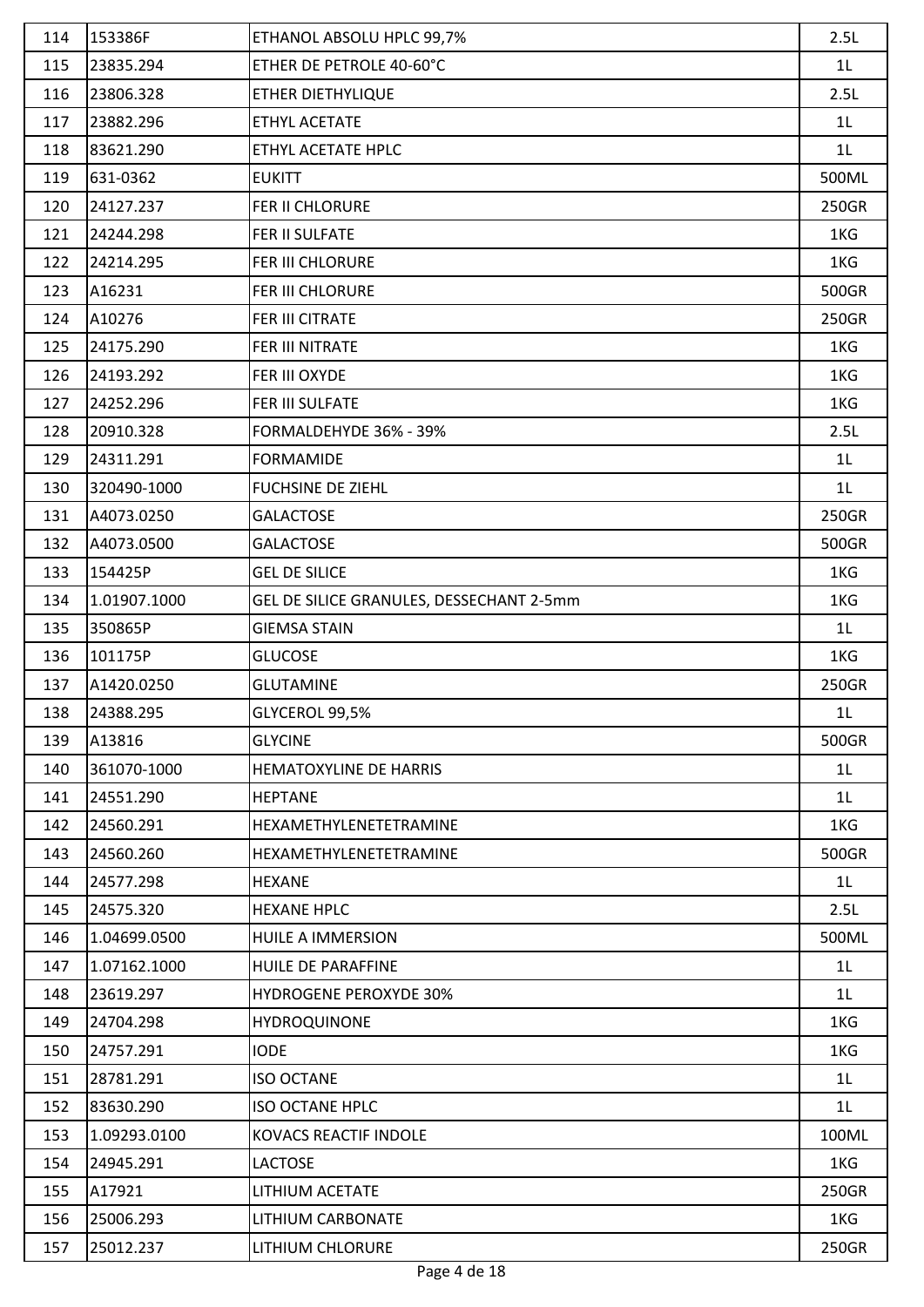| 158 | 1.12230.0250 | LITHIUM NITRATE                                | 250GR          |
|-----|--------------|------------------------------------------------|----------------|
| 159 | 367400-2500  | <b>LUGOL</b>                                   | 2.5L           |
| 160 | 351903Y      | <b>LUGOL'S SOLUTION IODINE</b>                 | 250ML          |
| 161 | 1.05396.0500 | <b>MACCONKEY BOUILLON</b>                      | 500GR          |
| 162 | 1.05819.1000 | MAGNESIUM ACETATE                              | 1KG            |
| 163 | 25108.295    | MAGNESIUM CHLORURE                             | 1KG            |
| 164 | 25135.298    | MAGNESIUM NITRATE                              | 1KG            |
| 165 | 25054.298    | MAGNESIUM OXYDE                                | 1KG            |
| 166 | 25167.298    | <b>MAGNESIUM SULFATE</b>                       | 1KG            |
| 167 | 25164.265    | <b>MAGNESIUM SULFATE</b>                       | 500GR          |
| 168 | 12351        | MANGANESE II ACETATE                           | 500GR          |
| 169 | 1.05940.0500 | <b>MANGANESE II NITRATE</b>                    | 500GR          |
| 170 | 25303.233    | <b>MANGANESE II SULFATE</b>                    | 250GR          |
| 171 | 25311.297    | <b>MANNITOL</b>                                | 1KG            |
| 172 | 352622M      | <b>MAY GRUENWALD</b>                           | 1 <sub>L</sub> |
| 173 | 8.05740.1000 | MERCAPTO-2-ETHANOL                             | 1 <sub>L</sub> |
| 174 | 1.04410.0250 | <b>MERCURE II ACETATE</b>                      | 250GR          |
| 175 | 25384.185    | <b>MERCURE II CHLORURE</b>                     | 100GR          |
| 176 | 12276        | <b>MERCURE II OXYDE</b>                        | 100GR          |
| 177 | 83565.230    | <b>MERCURE II SULFATE</b>                      | 250GR          |
| 178 | 20846.326    | <b>METHANOL</b>                                | 2.5L           |
| 179 | 20864.320    | <b>METHANOL HPLC</b>                           | 2.5L           |
| 180 | 1.00859.2500 | <b>METHOXYETHANOL 2</b>                        | 2.5L           |
| 181 | A16690       | <b>METHYL RED</b>                              | 100GR          |
| 182 | A17164       | N-(1-NAPHTHYL) ETHYLENEDIAMINE DIHYDROCHLORIDE | <b>50GR</b>    |
| 183 | 25905.180    | <b>NINHYDRINE</b>                              | 100GR          |
| 184 | 26002.183    | <b>NOIR ERIOCHROM</b>                          | 100GR          |
| 185 | 315060-0025  | <b>NOIR SOUDAN</b>                             | 25GR           |
| 186 | 20850.296    | <b>OCTANOL 1</b>                               | 1 <sub>L</sub> |
| 187 | 361630-1000  | OG6                                            | 1 <sub>L</sub> |
| 188 | 315370-0025  | <b>ORANGE G</b>                                | 25GR           |
| 189 | 26157.291    | <b>PARAFFINE</b>                               | 1KG            |
| 190 | 28794.295    | PARAFORMALDEHYDE                               | 1KG            |
| 191 | 26185.297    | <b>PENTANE</b>                                 | 1L             |
| 192 | 20599.297    | <b>PHENOL</b>                                  | 1KG            |
| 193 | 26237.231    | PHENOLPHTALEINE                                | 250GR          |
| 194 | 83544.180    | PHENOLPHTALEINE                                | 100GR          |
| 195 | 8.07383.0500 | PLOMB II CHLORURE                              | 500GR          |
| 196 | 26554.260    | PLOMB II NITRATE                               | 500GR          |
| 197 | 12220        | PLOMB II OXYDE                                 | 500GR          |
| 198 | 27011.294    | POTASSIUM BISULFATE                            | 1KG            |
| 199 | 26708.295    | POTASSIUM BROMURE                              | 1KG            |
| 200 | 26726.297    | POTASSIUM CARBONATE                            | 1KG            |
| 201 | 26764.298    | POTASSIUM CHLORURE                             | 1KG            |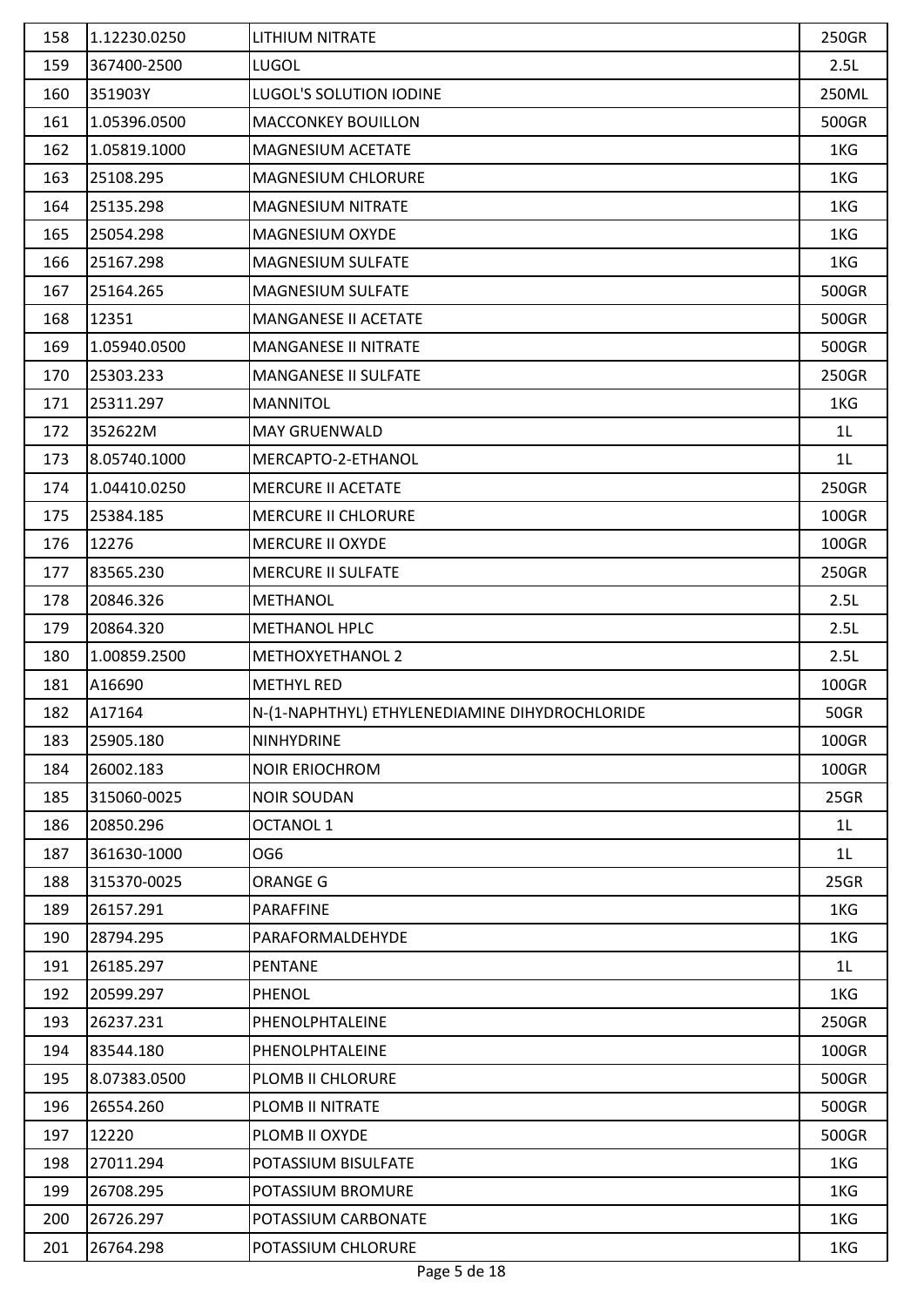| 202 | 26774.293    | POTASSIUM CHROMATE                     | 1KG            |
|-----|--------------|----------------------------------------|----------------|
| 203 | 26784.297    | POTASSIUM DICHROMATE                   | 1KG            |
| 204 | 1.05107.1000 | POTASSIUM DISULFATE                    | 1KG            |
| 205 | 26805.291    | POTASSIUM DISULFITE                    | 1KG            |
| 206 | 26810.298    | POTASSIUM HEXACYANOFERRATE III         | 1KG            |
| 207 | 26668.296    | POTASSIUM HYDROXYDE                    | 1KG            |
| 208 | 26668.263    | POTASSIUM HYDROXYDE                    | 500GR          |
| 209 | 11602        | POTASSIUM IODATE                       | 100GR          |
| 210 | 26846.292    | POTASSIUM IODURE                       | 1KG            |
| 211 | 26869.291    | POTASSIUM NITRATE                      | 1KG            |
| 212 | 26910.294    | POTASSIUM PERMANGANATE                 | 1KG            |
| 213 | 26915.291    | POTASSIUM PEROXODISULFATE              | 1KG            |
| 214 | 26930.293    | POTASSIUM PHOSPHATE DIBASIQUE          | 1KG            |
| 215 | 26936.293    | POTASSIUM PHOSPHATE MONOBASIQUE        | 1KG            |
| 216 | 26925.295    | POTASSIUM PHOSPHATE MONOBASIQUE        | 1KG            |
| 217 | 11594        | POTASSIUM PHOSPHATE MONOBASIQUE        | 500GR          |
| 218 | 87725.180    | POTASSIUM PYROANTIMONATE               | 100ML          |
| 219 | 27068.290    | POTASSIUM SODIUM TARTRATE TETRAHYDRATE | 1KG            |
| 220 | 26997.293    | POTASSIUM SULFATE                      | 1KG            |
| 221 | 27048.291    | POTASSIUM TARTRATE DIBASIQUE           | 1KG            |
| 222 | 27033.290    | POTASSIUM THIOCYANATE                  | 1KG            |
| 223 | 24414.296    | PROPANEDIOL                            | 1 <sub>L</sub> |
| 224 | 20861.294    | PROPANOL 1                             | 1 <sub>L</sub> |
| 225 | 20839.322    | <b>PROPANOL 2</b>                      | 2.5L           |
| 226 | 20842.330    | <b>PROPANOL 2</b>                      | 2.5L           |
| 227 | 20880.320    | PROPANOL 2 HPLC                        | 2.5L           |
| 228 | 1.07700.0500 | RAPPAPORT ET VASSILIADIS BOUILLON      | 500GR          |
| 229 | 31963.291    | <b>REACTIF DE FEHLING A</b>            | 1L             |
| 230 | 31964.294    | <b>REACTIF DE FEHLING B</b>            | 1 <sub>L</sub> |
| 231 | 34140.184    | <b>ROUGE DE CONGO</b>                  | 100GR          |
| 232 | 1.05262.0500 | <b>SLANETZ ET BARTLEY AGAR</b>         | 500GR          |
| 233 | 27653.292    | SODIUM ACETATE                         | 1KG            |
| 234 | 1.06688.0250 | SODIUM AZIDE                           | 250GR          |
| 235 | 27778.293    | SODIUM BICARBONATE                     | 1KG            |
| 236 | 27771.290    | SODIUM CARBONATE                       | 1KG            |
| 237 | 27810.295    | <b>SODIUM CHLORURE</b>                 | 1KG            |
| 238 | 27810.262    | SODIUM CHLORURE                        | 500GR          |
| 239 | 1.06448.1000 | SODIUM CITRATE TRIBASIQUE DIHYDRATE    | 1KG            |
| 240 | 1.06448.0500 | SODIUM CITRATE TRIBASIQUE DIHYDRATE    | 500GR          |
| 241 | 27833.260    | SODIUM CITRATE TRIBASIQUE DIHYDRATE    | 500GR          |
| 242 | 27833.294    | SODIUM CITRATE TRIBASIQUE DIHYDRATE    | 1KG            |
| 243 | 442444H      | SODIUM DODECYL SULFATE                 | 500GR          |
| 244 | 28244.295    | SODIUM HYDROXYDE                       | 1KG            |
|     |              |                                        |                |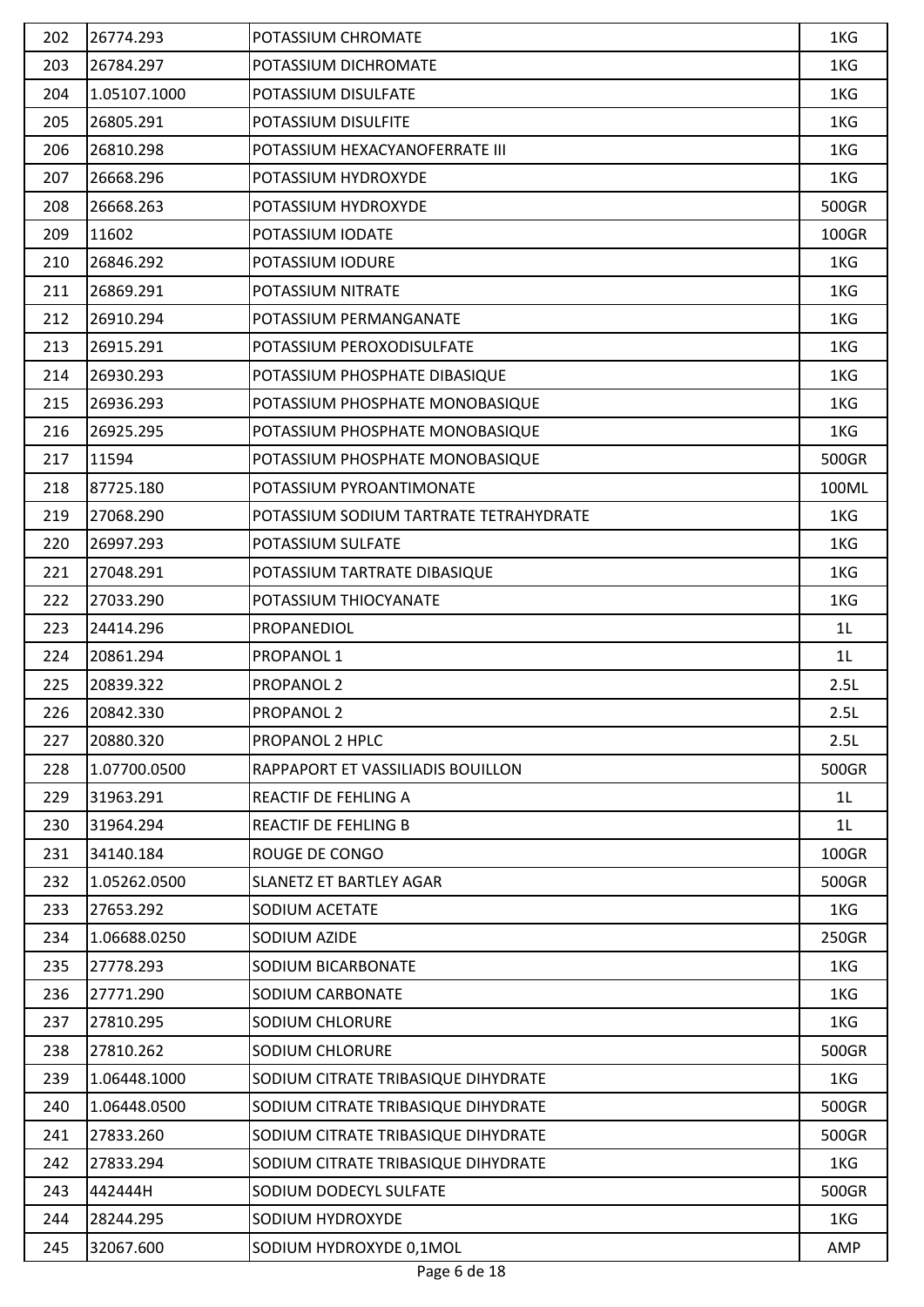| 246 | 32066.606    | SODIUM HYDROXYDE 1,0MOL                | AMP            |
|-----|--------------|----------------------------------------|----------------|
| 247 | 31770.294    | SODIUM HYDROXYDE SOLUTION 0,1MOL/L     | 1L             |
| 248 | 31627.290    | SODIUM HYDROXYDE SOLUTION 1MOL/L       | 1L             |
| 249 | 27913.260    | SODIUM IODURE                          | 500GR          |
| 250 | 27937.236    | SODIUM MOLYBDATE                       | 250GR          |
| 251 | 27955.295    | SODIUM NITRATE                         | 1KG            |
| 252 | 27978.294    | SODIUM OXALATE                         | 1KG            |
| 253 | 1.06564.0500 | SODIUM PERCHLORATE                     | 500GR          |
| 254 | 1.06609.0500 | SODIUM PEROXODISULFATE                 | 500GR          |
| 255 | 28026.292    | SODIUM PHOSPHATE DIBASIQUE             | 1KG            |
| 256 | 1.06580.0500 | SODIUM PHOSPHATE DIBASIQUE DIHYDRATE   | 500GR          |
| 257 | 28029.292    | SODIUM PHOSPHATE DIBASIQUE DIHYDRATE   | 1KG            |
| 258 | 28013.264    | SODIUM PHOSPHATE MONOBASIQUE           | 500GR          |
| 259 | 28015.294    | SODIUM PHOSPHATE MONOBASIQUE DIHYDRATE | 1KG            |
| 260 | 28065.230    | SODIUM SALICYLATE                      | 250GR          |
| 261 | 28114.296    | SODIUM SULFATE                         | 1KG            |
| 262 | 28130.260    | SODIUM SULFITE                         | 500GR          |
| 263 | 1.06663.1000 | SODIUM TARTRATE DIBASIQUE DIHYDRATE    | 1KG            |
| 264 | 27727.297    | SODIUM TETRABORATE DIBASIQUE           | 1KG            |
| 265 | 27910.291    | SODIUM THIOSULFATE                     | 1KG            |
| 266 | 32040.298    | <b>SOLUTION TAMPON PH 10</b>           | 1L             |
| 267 | 32095.297    | <b>SOLUTION TAMPON PH 4</b>            | 1L             |
| 268 | 32096.291    | <b>SOLUTION TAMPON PH 7</b>            | 1L             |
| 269 | 32039.294    | <b>SOLUTION TAMPON PH 9</b>            | 1L             |
| 270 | 28210.298    | <b>SORBITOL</b>                        | 1KG            |
| 271 | 87941.180    | STANNEUX CHLORURE SOLUTION             | 100ML          |
| 272 | 8.07679.1000 | <b>STYRENE</b>                         | 1L             |
| 273 | 21159.181    | SULFANILAMIDE                          | 100GR          |
| 274 | 28551.321    | TETRAHYDROFURANE                       | 2.5L           |
| 275 | 28559.290    | TETRAHYDROFURANE HPLC                  | 1 <sub>L</sub> |
| 276 | 28676.322    | TOLUENE                                | 2.5L           |
| 277 | 28735.292    | <b>TRICHLORETHYLENE</b>                | 1 <sub>L</sub> |
| 278 | 28745.296    | TRIETHYLAMINE                          | 1 <sub>L</sub> |
| 279 | 1.05458.0500 | <b>TRYPTIC SOY AGAR</b>                | 500GR          |
| 280 | 8.22184.1000 | TWEEN 20                               | 1 <sub>L</sub> |
| 281 | 8.22187.1000 | TWEEN 80                               | 1 <sub>L</sub> |
| 282 | 28877.260    | <b>UREE</b>                            | 500GR          |
| 283 | 317980-0100  | <b>VIOLET CRISTAL</b>                  | 100GR          |
| 284 | 28975.325    | <b>XYLENE</b>                          | 2.5L           |
| 285 | 29088.292    | <b>ZINC ACETATE</b>                    | 1KG            |
| 286 | 1.08833.1000 | <b>ZINC NITRATE</b>                    | 1KG            |
| 287 | 1.08849.0500 | <b>ZINC OXYDE</b>                      | 500GR          |
| 288 | 29253.293    | <b>ZINC SULFATE</b>                    | 1KG            |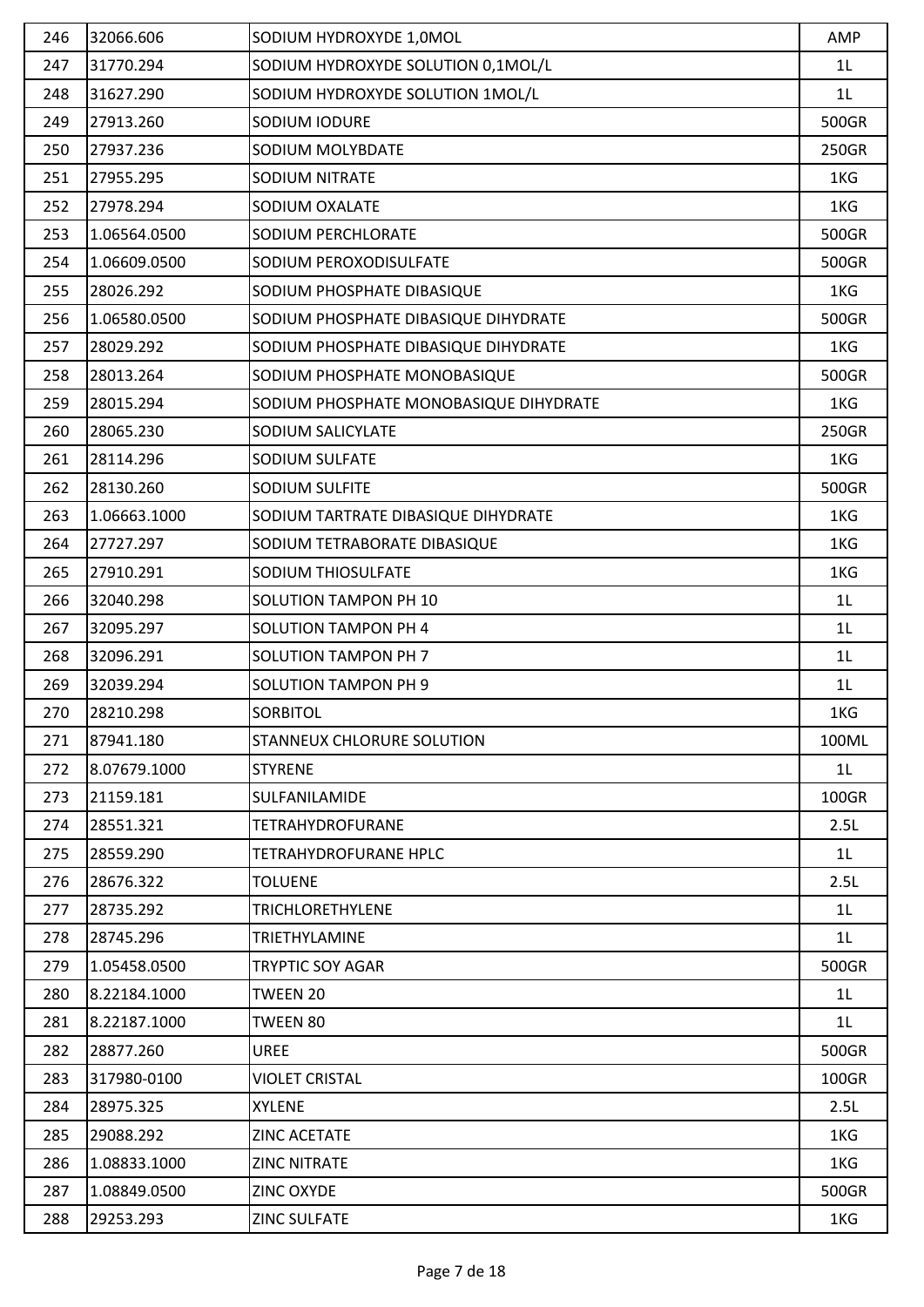## CONSOMMABLES - VWR

| $N^{\circ}$    | <b>REF</b>      | <b>DESIGNATION</b>                              | <b>CDT</b> |
|----------------|-----------------|-------------------------------------------------|------------|
| $\mathbf{1}$   | 442-4529        | BARREAUX AIMANTES CYLINDRIQUE PTFE 60x10MM      | 5Pce       |
| $\overline{2}$ | 462-0166        | <b>BAIN-MARIE A EBULITION</b>                   | 1PCE       |
| 3              | 213-1111        | BECHER BORO 1000ML BAS+BEC+GRAD.                | 1PCE       |
| 4              | 213-1107        | BECHER BORO 250ML BAS+BEC+GRAD.                 | 1PCE       |
| 5              | 213-1114        | BECHER BORO 5000ML BAS+BEC+GRAD.                | 1PCE       |
| 6              | 213-1124        | BECHER EN VERRE BORO 250ML                      | 10Pce      |
| 7              | 213-1726        | BECHER PP 600ML GRAD. BLEU                      | 1PCE       |
| 8              | 216-4323        | BONBONNE 20L COL ETROIT HDPE+ROB.               | 1PCE       |
| 9              | 149-0135        | BROSSE PR GOBELET NYLON 68x100x300MM            | 1PCE       |
| 10             | VWRF01012.202_S | BURETTE ASPIN ROB. PTFE 10ML 1/20 + CERT        | 1PCE       |
| 11             | 612-9930        | BURETTE PELLET 10/0,02 2ROB.SCHB. CL. AS        | 1PCE       |
| 12             | 612-9931        | BURETTE PELLET 25/0,05 2ROB.SCHB. CL. AS        | 1PCE       |
| 13             | 612-9932        | BURETTE PELLET 50/0,1 2ROB.SCHB. CL. AS         | 1PCE       |
| 14             | HIRS3520160_S   | BURETTE PELLET CL. B 10:0,02ML + CERT           | 1PCE       |
| 15             | HIRS3520170 S   | BURETTE PELLET CL. B 25:0,05ML + CERT           | 1PCE       |
| 16             | HIRS3520175_S   | BURETTE PELLET CL. B 50/0,1ML 2ROB. BRUN + CERT | 1PCE       |
| 17             | HIRS3600164_S   | BURETTE SCHILLING 15/0,1 PLT BOUTEI. + CERT     | 1PCE       |
| 18             | 611-9000        | CAPSULE A TARA ALUMINIUM DIAM. 100MM            | 80PCE      |
| 19             | 215-2688        | CAPSULE EN ALUMINIUM AVEC JOINT CAOUTCHOUC      | 100PCE     |
| 20             | 1.05721.0001    | CCM GEL DE SILICE 60                            | 25PCE      |
| 21             | 215-6222        | COMPTE GOUTTE VERRE BRUN SODO 100ML             | 1PCE       |
| 22             | 215-6212        | COMPTE GOUTTE VERRE CLAIR SODO 100ML            | 1PCE       |
| 23             | 462-8211        | <b>COUVERCLE FORME TOIT</b>                     | 1PCE       |
| 24             | 231-0189        | <b>CUILLERES DOUBLES EN ACIER INOXYDABLE</b>    | 5Pce       |
| 25             | 613-3308        | DISPENSETTE III ANALOG. 1-10ML NO SP            | 1PCE       |
| 26             | 211-0196        | EGOUTTOIR EN FIL METALLIQUE REC. VINYLE         | 1PCE       |
| 27             | 221-0126        | ENTONNOIR EN VERRE AR, DIAM. 100MM              | 1PCE       |
| 28             | 612-3836        | EPROUVETTE GRADUEE FORM HAUTE CLASSE A 100ML    | 2Pce       |
| 29             | 214-1137        | ERLEN MEYER EN VERRE COL ETROIT 5000ML          | 1PCE       |
| 30             | 215-1595        | FALCON 1000ML ISO BOUCHON BAGUE                 | 10PCE      |
| 31             | 215-1593        | FALCON 250ML ISO BOUCHON BAGUE                  | 10PCE      |
| 32             | 215-1594        | FALCON 500ML ISO BOUCHON BAGUE                  | 10PCE      |
| 33             | 10936           | FER EN FIL - 0,5MM Ø, PURATRONIC                | 1M         |
| 34             | 513-5233        | FILTRES EN MICROFIBRES DE VERRE,                | 100Pce     |
| 35             | 215-0908        | FLACON 1000ML LARGE PP GL63                     | 1PCE       |
| 36             | 215-1515        | FLACON 250ML GL 45+CAP.VIS DURAN                | 1Pce       |
| 37             | 215-1516        | FLACON 500ML GL 45+CAP.VIS DURAN                | 1Pce       |
| 38             | 215-0907        | FLACON 500ML LARGE PP GL45                      | 1PCE       |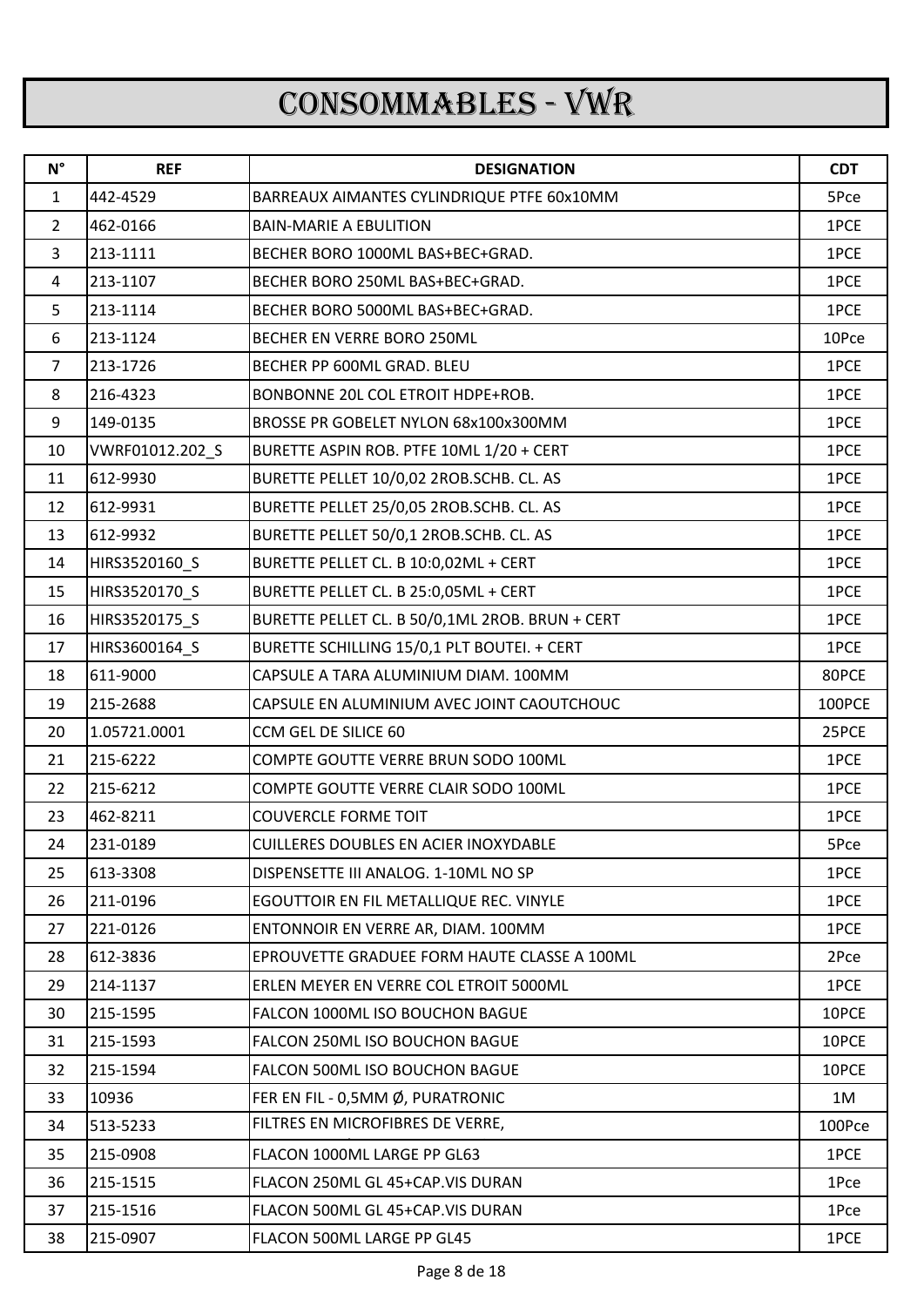| 39 | 215-2610     | FLACON A COL ETROIT EN VERRE BLANC 250ML                                         | 60PCE         |
|----|--------------|----------------------------------------------------------------------------------|---------------|
| 40 | 215-2328     | FLACON BORO 3.3 1000ML BRUN                                                      | 1PCE          |
| 41 | 215-2337     | FLACON BORO 3.3 10L BRUN                                                         | 1PCE          |
| 42 | 215-2326     | FLACON BORO 3.3 250ML BRUN                                                       | 1PCE          |
| 43 | 215-2327     | FLACON BORO 3.3 500ML BRUN                                                       | 1PCE          |
| 44 | 413-0007     | <b>FLACON POUDRES 250ML</b>                                                      | 10PCE         |
| 45 | 413-0008     | <b>FLACON POUDRES 500ML</b>                                                      | 10PCE         |
| 46 | 135-2114     | HOTTE ASPIRANTE NUE MODÈLE PHARMACIE                                             | 1PCE          |
| 47 | 614-0568     | HYDROMETRE BAUME 0-70 0.1 15C                                                    | 1PCE          |
| 48 | 118-1702     | LAVE-ŒIL WANDBOX 2x500ML NaCl                                                    | 1PCE          |
| 49 | 111-8936     | MASQUE 9915 FFP1 CONTRE ODEURS ACIDES                                            | 20PCE         |
| 50 | 514-8070     | MEMBRANES FILTRANTES EN NITRATE DE CELLULOSE, Ø: 47MM, 0.45µM,<br><b>STERILE</b> | 100Pce        |
| 51 | 611-3990     | NACELLES DE PESÉE EN PAPIER                                                      | 100PCE        |
| 52 | 611-9174     | NACELLES DE PESÉE HEXAGONALES 127x89MM                                           | <b>500PCE</b> |
| 53 | 611-9172     | NACELLES DE PESÉE HEXAGONALES 64x51MM                                            | 500PCE        |
| 54 | 516-0318     | PAPIER DE PESÉE                                                                  | 250PCE        |
| 55 | 611-9306     | PESE-FILT. EN VERRE Ø 60MM H. 30MM + COUVERCLE                                   | 1PCE          |
| 56 | 231-1004     | PINCES CREUSET 18/10 400MM                                                       | 1PCE          |
| 57 | 232-2111     | PINCETTE DROITE, RONDE, INOX LONG. 105MM                                         | 1PCE          |
| 58 | 232-1911     | PINCETTE PMP BLANC, DROITE POINTUE, LONG. 115MM                                  | 1PCE          |
| 59 | 612-1684     | PIPETTE PASTEUR 150MM                                                            | <b>500PCE</b> |
| 60 | 612-2331     | POIRES CAOUTCH. ROUGE 15ML                                                       | 10PCE         |
| 61 | 211-0139     | <b>PORTOIR CRYOTUBES</b>                                                         | 1PCE          |
| 62 | 479-3228     | RACK EN POLYCARBONATE POUR CRYOTUBES                                             | 1PCE          |
| 63 | 611-9452     | SABOT DE PESÉE 10ML HDPE                                                         | 1PCE          |
| 64 | 611-0009     | SABOT DE PESÉE 3ML                                                               | 1PCE          |
| 65 | 129-0028     | SAC POUR DÉCHET BIOLOGIQUE                                                       | 200PCE        |
| 66 | 129-9867     | SAC STOMACHER 400ML 180x300MM                                                    | 500Pce        |
| 67 | 1.08541.0001 | TÊTES DE VAPORISATION POUR VAPORISATEUR CCM                                      | 6PCE          |
| 68 | 216-1116     | VERRE DE MONTRE 80MM DURAN                                                       | 1PCE          |

## MILIEUX DE CULTURE - CONDA

| N° | <b>REF</b> | <b>DESIGNATION</b>                                | <b>CDT</b> |
|----|------------|---------------------------------------------------|------------|
|    | 1230.00    | <b>BOUILLON ETHYL VIOLET AZIDE LITSKY (EVA)</b>   | 500GR      |
|    | 1287.00    | <b>BOUILLON GIOLITTI CANTONI</b>                  | 500GR      |
|    | 1400.00    | <b>BOUILLON INFUSION CŒUR CERVELLE (BHI)</b>      | 500GR      |
| 4  | 1206.00    | <b>BOUILLON LACTOSE</b>                           | 500GR      |
|    | 1272.00    | <b>BOUILLON LACTOSE BROMOCRESOL PURPLE (BCPL)</b> | 500GR      |
| 6  | 1120.00    | <b>BOUILLON LISTERIA ENRICHMENT FRASER BASE</b>   | 500GR      |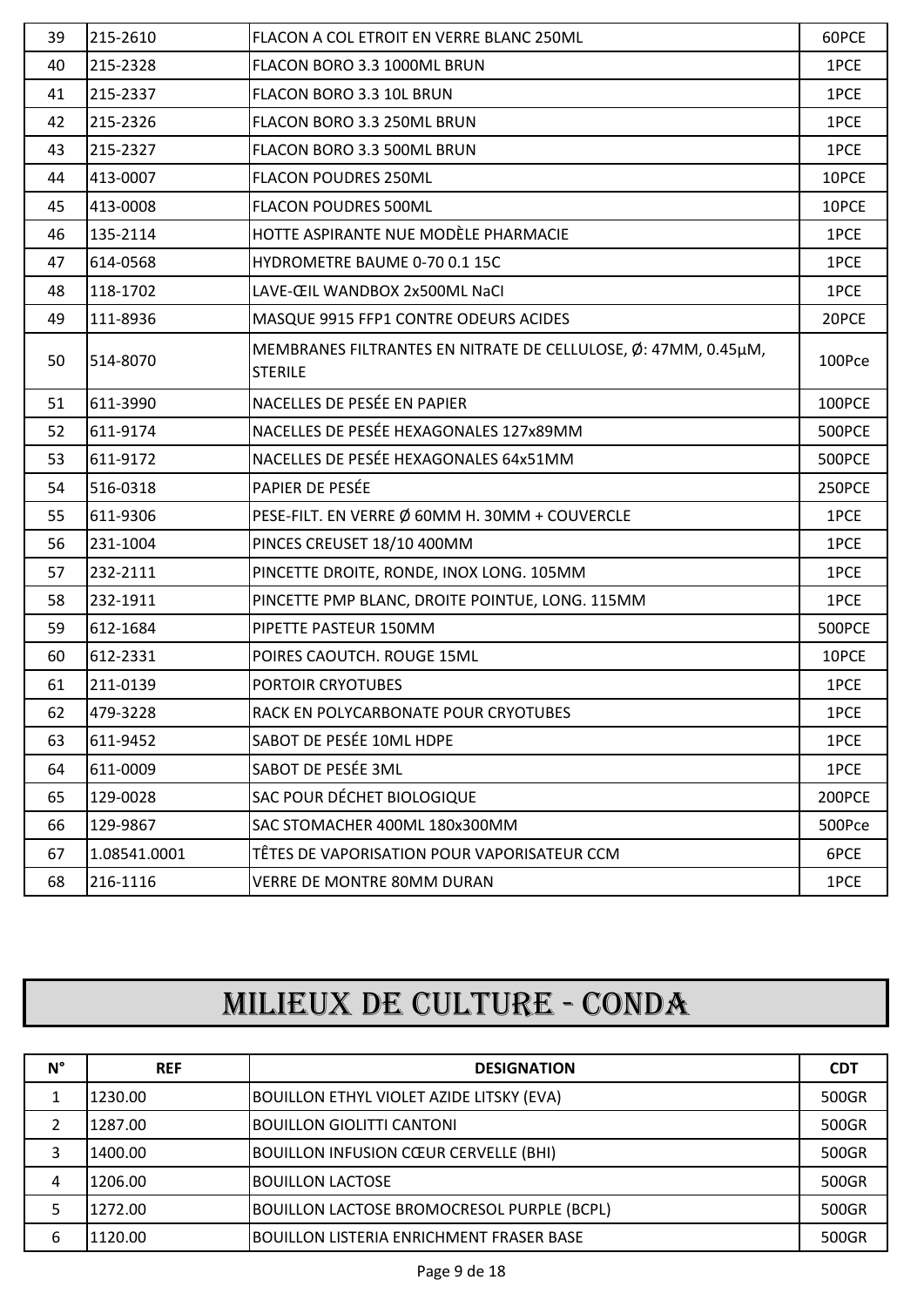| $\overline{7}$ | 1254.00 | <b>BOUILLON M17</b>                             | 500GR          |
|----------------|---------|-------------------------------------------------|----------------|
| 8              | 1210.00 | <b>BOUILLON MACCONKEY</b>                       | 500GR          |
| 9              | 1112.00 | <b>BOUILLON MOELLER KCN BASE</b>                | 500GR          |
| 10             | 1202.00 | <b>BOUILLON MOSSEL</b>                          | 500GR          |
| 11             | 1215.00 | <b>BOUILLON MRS</b>                             | 500GR          |
| 12             | 1214.00 | <b>BOUILLON MUELLER HINTON</b>                  | 500GR          |
| 13             | 1216.00 | <b>BOUILLON NUTRITIF</b>                        | 500GR          |
| 14             | 1174.00 | <b>BOUILLON RAPPAPORT SOJA VASSILIADIS</b>      | 500GR          |
| 15             | 1238.00 | <b>BOUILLON ROTHE</b>                           | 500GR          |
| 16             | 1282.00 | <b>BOUILLON SCHUBERT</b>                        | 500GR          |
| 17             | 1220.00 | <b>BOUILLON SELENITE CYSTINE</b>                | 500GR          |
| 18             | 1222.00 | <b>BOUILLON SODIUM SELENITE</b>                 | 500GR          |
| 19             | 1114.00 | <b>BOUILLON TETRATHIONATE BASE</b>              | 500GR          |
| 20             | 1224.00 | <b>BOUILLON TRYPTICASEIN SOY (TSB)</b>          | 500GR          |
| 21             | 1228.00 | <b>BOUILLON VERT BRILLANT BILE</b>              | 500GR          |
| 22             | 8548.00 | <b>BUFFER TAE (50X)</b>                         | 1L             |
| 23             | 8542.00 | <b>BUFFER TBE (10X)</b>                         | 1 <sub>L</sub> |
| 24             | 1602.00 | <b>CASEINE PEPTONE</b>                          | 500GR          |
| 25             | 6020.00 | <b>CLOSTRIDIUM PERFRINGENS SUPPLEMENT</b>       | 10 VIALS       |
| 26             | 8101.00 | E AGAROSE                                       | 100GR          |
| 27             | 8100.11 | E AGAROSE                                       | 100GR          |
| 28             | 1407.00 | <b>EAU PEPTONEE ALCALINE</b>                    | 500GR          |
| 29             | 1403.00 | EAU PEPTONEE EXEMPTE D'INDOLE                   | 500GR          |
| 30             | 1401.00 | <b>EAU PEPTONEE TAMPONNEE</b>                   | 500GR          |
| 31             | 1402.00 | <b>EAU PEPTONEE TAMPONNEE</b>                   | 500GR          |
| 32             | 0010.00 | <b>ENTEROTEST ID - 20 TUBES -</b>               | 20TUBES        |
| 33             | 1702.00 | <b>EXTRAIT DE LEVURE</b>                        | 500GR          |
| 34             | 1708.00 | <b>EXTRAIT DE MALT</b>                          | 500GR          |
| 35             | 6001.00 | FRASER LISTERIA SELECTIVE SUPPLEMENT            | 2x5VIALS       |
| 36             | 4607.00 | <b>FUCHSIN BASIC</b>                            | 4x250ML        |
| 37             | 1606.00 | <b>GELATIN PEPTONE</b>                          | 500GR          |
| 38             | 1805.00 | <b>GELOSE BACTERIOLOGIQUE</b>                   | 500GR          |
| 39             | 1100.00 | <b>GELOSE BAIRD PARKER BASE</b>                 | 500GR          |
| 40             | 1372.00 | <b>GELOSE BILIE ESCULINE AZIDE</b>              | 500GR          |
| 41             | 1005.00 | <b>GELOSE BILIE ESCULINE AZIDE</b>              | 500GR          |
| 42             | 1092.00 | GELOSE BILIE ROUGE VIOLET GLUCOSE (VRBG)        | 500GR          |
| 43             | 1093.00 | <b>GELOSE BILIE ROUGE VIOLET LACTOSE (VRBL)</b> | 500GR          |
| 44             | 1011.00 | <b>GELOSE BISMUTH SULFITE</b>                   | 500GR          |
| 45             | 1076.00 | <b>GELOSE CHAPMAN TTC</b>                       | 500GR          |
| 46             | 1014.00 | <b>GELOSE CITRATE DE SIMMONS</b>                | 500GR          |
| 47             | 1048.00 | <b>GELOSE CŒUR CERVEAU (BHI)</b>                | 500GR          |
| 48             | 1104.00 | <b>GELOSE COLUMBIA BASE</b>                     | 500GR          |
| 49             | 1045.00 | <b>GELOSE DCLS</b>                              | 500GR          |
| 50             | 1056.00 | <b>GELOSE DENOMBREMENT (PCA)</b>                | 500GR          |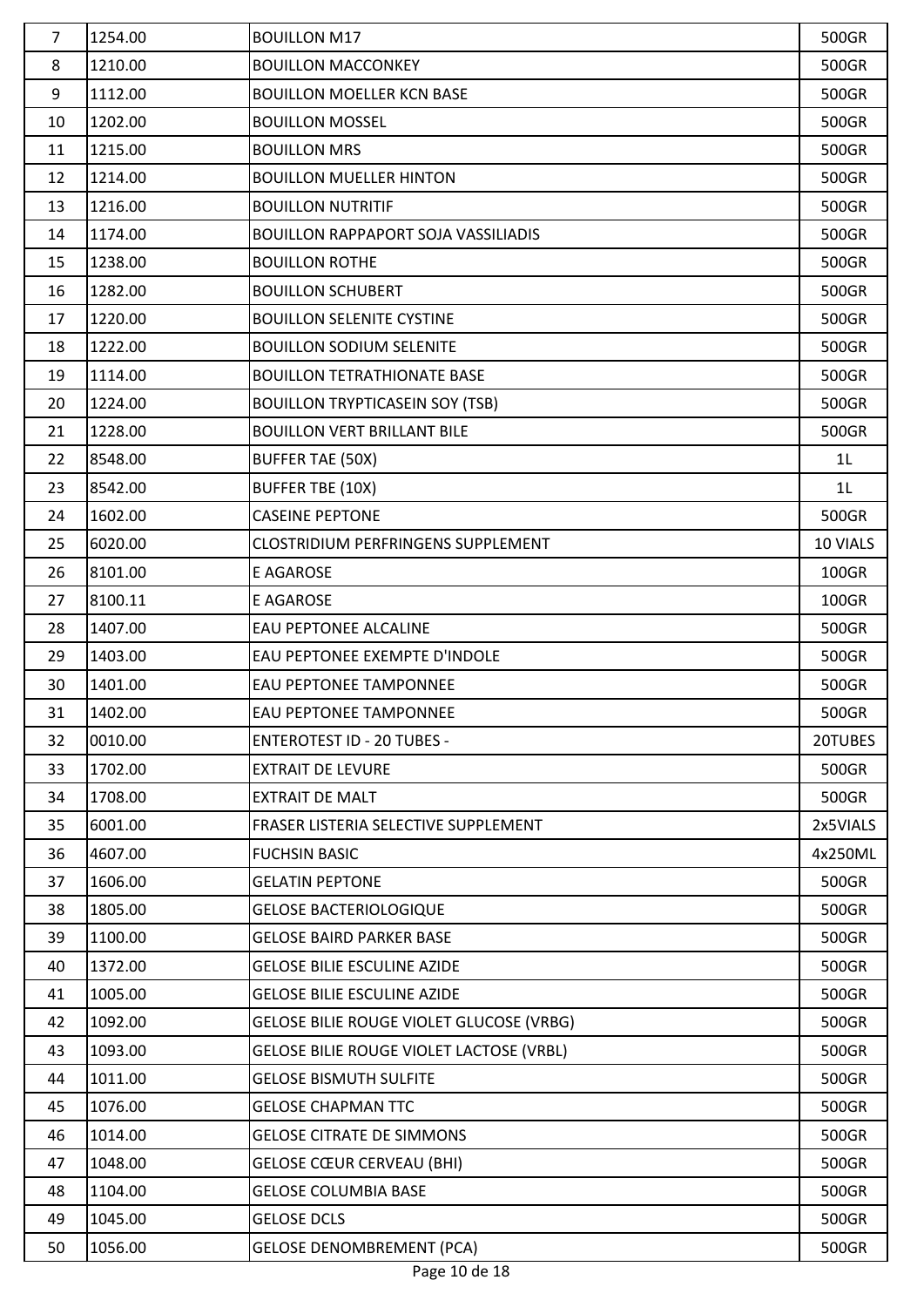| 51 | 1020.00 | <b>GELOSE DESOXYCHOLATE</b>                            | 500GR          |
|----|---------|--------------------------------------------------------|----------------|
| 52 | 1022.00 | <b>GELOSE DEXTROSE ET POMME DE TERRE</b>               | 500GR          |
| 53 | 1024.00 | <b>GELOSE DEXTROSE SABOURAUD</b>                       | 500GR          |
| 54 | 1134.00 | GELOSE DEXTROSE SABOURAUD + CHLORAMPHENICOL            | 500GR          |
| 55 | 1039.00 | GELOSE EOSINE BLEU DE METHYLENE (EMB)                  | 500GR          |
| 56 | 1038.00 | <b>GELOSE EXTRAIT DE MALT</b>                          | 500GR          |
| 57 | 1041.00 | GELOSE EXTRAIT GLUCOSE ET TRYPTOCASEINE                | 500GR          |
| 58 | 1042.00 | <b>GELOSE FER DE KLIGLER</b>                           | 500GR          |
| 59 | 1030.00 | <b>GELOSE HEKTOEN ENTERIQUE</b>                        | 500GR          |
| 60 | 1804.00 | <b>GELOSE INDUSTRIAL</b>                               | 500GR          |
| 61 | 1531.00 | <b>GELOSE KING A</b>                                   | 500GR          |
| 62 | 1532.00 | <b>GELOSE KING B</b>                                   | 500GR          |
| 63 | 1344.00 | <b>GELOSE LACTOSE (DRIGALSKI)</b>                      | 500GR          |
| 64 | 1133.00 | <b>GELOSE LISTERIA OXFORD BASE</b>                     | 500GR          |
| 65 | 1318.00 | GELOSE M17                                             | 500GR          |
| 66 | 1052.00 | <b>GELOSE MACCONKEY</b>                                | 500GR          |
| 67 | 1509.00 | <b>GELOSE MANNITOL NITRATE MOBILITE</b>                | 500GR          |
| 68 | 1043.00 | <b>GELOSE MRS</b>                                      | 500GR          |
| 69 | 1058.00 | <b>GELOSE MUELLER HINTON</b>                           | 500GR          |
| 70 | 1060.00 | <b>GELOSE NUTRITIVE</b>                                | 500GR          |
| 71 | 1527.00 | <b>GELOSE OGA</b>                                      | 500GR          |
| 72 | 1071.00 | <b>GELOSE R2A</b>                                      | 500GR          |
| 73 | 1160.00 | GELOSE ROSE BENGAL + CHLORAMPHENICOL+DICHLORAN         | 500GR          |
| 74 | 2035.00 | <b>GELOSE ROTHE</b>                                    | 500GR          |
| 75 | 1064.00 | <b>GELOSE SALMONELLA SHIGELLA (SS)</b>                 | 500GR          |
| 76 | 1108.00 | <b>GELOSE SANG BASE</b>                                | 500GR          |
| 77 | 1062.00 | <b>GELOSE SEL ET MANNITOL (CHAPMAN)</b>                | 500GR          |
| 78 | 1376.00 | <b>GELOSE SEMISOLIDE MODIFIE RAPPAPORT VASSILIADIS</b> | 500GR          |
| 79 | 1109.00 | <b>GELOSE SLANETZ BARTLEY</b>                          | 500GR          |
| 80 | 1172.00 | <b>GELOSE TRIPLE SUGAR IRON (TSI)</b>                  | 500GR          |
| 81 | 1068.00 | <b>GELOSE TRYPTOCASEINE SOJA (TSA)</b>                 | 500GR          |
| 82 | 1029.00 | <b>GELOSE TSC BASE</b>                                 | 500GR          |
| 83 | 1078.00 | <b>GELOSE VERT BRILLANT</b>                            | 500GR          |
| 84 | 1142.00 | <b>GELOSE VIANDE DE FOIE</b>                           | 500GR          |
| 85 | 1274.00 | <b>GELOSE XLD</b>                                      | 500GR          |
| 86 | 4622.00 | <b>GENTIAN VIOLET</b>                                  | 1 <sub>L</sub> |
| 87 | 5205.00 | <b>KOVAC'S REAGENT</b>                                 | 100ML          |
| 88 | 4612.00 | <b>LUGOL</b>                                           | 1 <sub>L</sub> |
| 89 | 1904.00 | <b>MALTOSE</b>                                         | 500GR          |
| 90 | 6003.00 | OXFORD LISTERIA SELECTIVE SUPPLEMENT                   | 10VIALS        |
| 91 | 1616.00 | PEPTONE BACTERIOLOGIQUE                                | 500GR          |
| 92 | 1703.00 | PEPTONE DE FOIE                                        | 500GR          |
| 93 | 1614.00 | <b>TRYPTOSE</b>                                        | 500GR          |
| 94 | 6030.00 | TTC 1% SUPPLEMENT                                      | 10 VIALS       |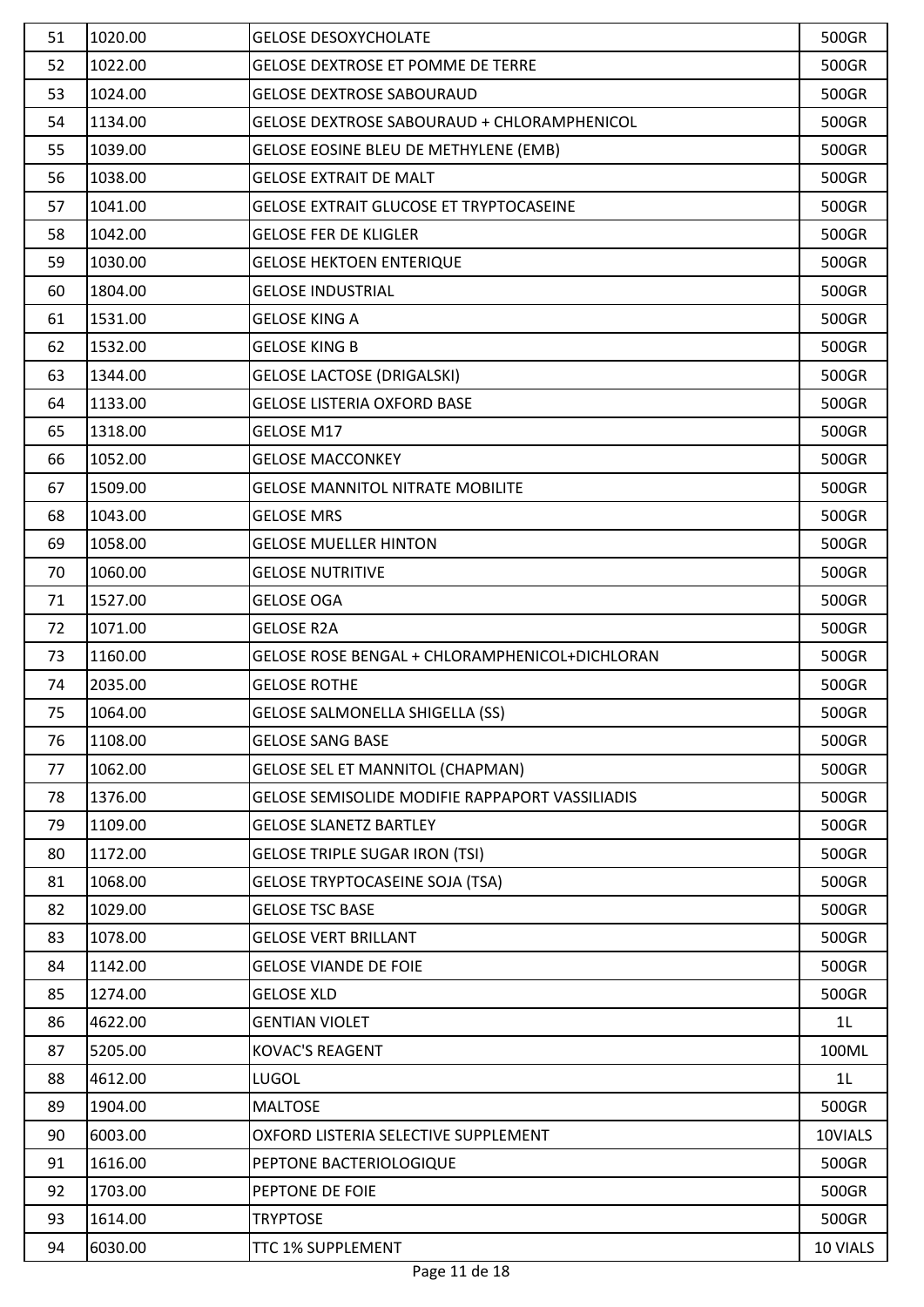## VERRERIE - LABBOX

| $N^{\circ}$    | <b>REF</b>   | <b>DESIGNATION</b>                               | <b>CDT</b> |
|----------------|--------------|--------------------------------------------------|------------|
| $\mathbf{1}$   | SFT3-1K0-002 | Ampoule à decanter 1000ml clé en ptfe            | $\cup$     |
| $2^{\circ}$    | SFT3-125-002 | Ampoule à décanter 125ml clé en ptfe             | $\cup$     |
| 3              | SFT3-250-002 | Ampoule à décanter 250ml clé en ptfe             | $\cup$     |
| 4              | SFT3-500-002 | Ampoule à décanter 500ml clé en ptfe             | $\cup$     |
| 5              | SFT3-060-002 | Ampoule à decanter 60ml clé en ptfe              | $\cup$     |
| 6              | RROS-100-001 | Anneau ouvert en acier 100mm + noix de serrage   | $\cup$     |
| $\overline{7}$ | RROS-120-001 | Anneau ouvert en acier 120mm + noix de serrage   | $\cup$     |
| 8              | RROS-060-001 | Anneau ouvert en acier 60mm + noix de serrage    | U          |
| 9              | RROS-080-001 | Anneau ouvert en acier 80mm + noix de serrage    | U          |
| 10             | BFF3-1K0-006 | Ballon sphérique fond plat 1000ml col rodé 29/32 | $\cup$     |
| 11             | BFF3-103-012 | Ballon sphérique fond plat 100ml col rodé 24/29  | $\cup$     |
| 12             | BFF3-101-012 | Ballon sphérique fond plat 100ml col rodé 29/32  | $\cup$     |
| 13             | BFF3-2K0-002 | Ballon sphérique fond plat 2000ml col rodé 29/32 | $\cup$     |
| 14             | BFF3-253-010 | Ballon sphérique fond plat 250ml col rodé 24/29  | $\cup$     |
| 15             | BFF3-250-012 | Ballon sphérique fond plat 250ml col rodé 29/32  | $\cup$     |
| 16             | BFF3-025-012 | Ballon sphérique fond plat 25ml col rodé 14/23   | U          |
| 17             | BFF3-500-008 | Ballon sphérique fond plat 500ml col rodé 29/32  | U          |
| 18             | BFF3-052-012 | Ballon sphérique fond plat 50ml col rodé 19/26   | U          |
| 19             | BFL3-1K0-006 | Ballon sphérique fond rond 1000ml col rodé 29/32 | $\cup$     |
| 20             | BFL3-103-012 | Ballon sphérique fond rond 100ml col rodé 24/29  | $\cup$     |
| 21             | BFL3-101-012 | Ballon sphérique fond rond 100ml col rodé 29/32  | U          |
| 22             | BFL3-2K0-002 | Ballon sphérique fond rond 2000ml col rodé 29/32 | U          |
| 23             | BFL3-252-010 | Ballon sphérique fond rond 250ml col rodé 24/29  | U          |
| 24             | BFL3-250-010 | Ballon sphérique fond rond 250ml col rodé 29/32  | U          |
| 25             | BFL3-025-012 | Ballon sphérique fond rond 25ml col rodé 14/23   | U          |
| 26             | BFL3-500-008 | Ballon sphérique fond rond 500ml col rodé 29/32  | U          |
| 27             | BFL3-052-012 | Ballon sphérique fond rond 50ml col rodé 19/26   | U          |
| 28             | MAGC-080-030 | Barreau magnétique cylindrique 10x80mm           | U          |
| 29             | MAGC-008-030 | Barreau magnétique cylindrique 3x8mm             | U          |
| 30             | MAGC-620-030 | Barreau magnétique cylindrique 6x20mm            | U          |
| 31             | MAGC-730-030 | Barreau magnétique cylindrique 7x30mm            | U          |
| 32             | MAGO-051-030 | Barreau magnétique octaédrique 10x51mm           | U          |
| 33             | MAGO-075-030 | Barreau magnétique octaédrique 13x75mm           | U          |
| 34             | MAGO-025-030 | Barreau magnétique octaédrique 8x25mm            | U          |
| 35             | MAGP-012-030 | Barreau magnétique plat 3x12mm                   | U          |
| 36             | MAGP-040-030 | Barreau magnétique plat 8x40mm                   | U          |
| 37             | MJUP-1K0-006 | Becher en p.p 1000ml avec poignée                | U          |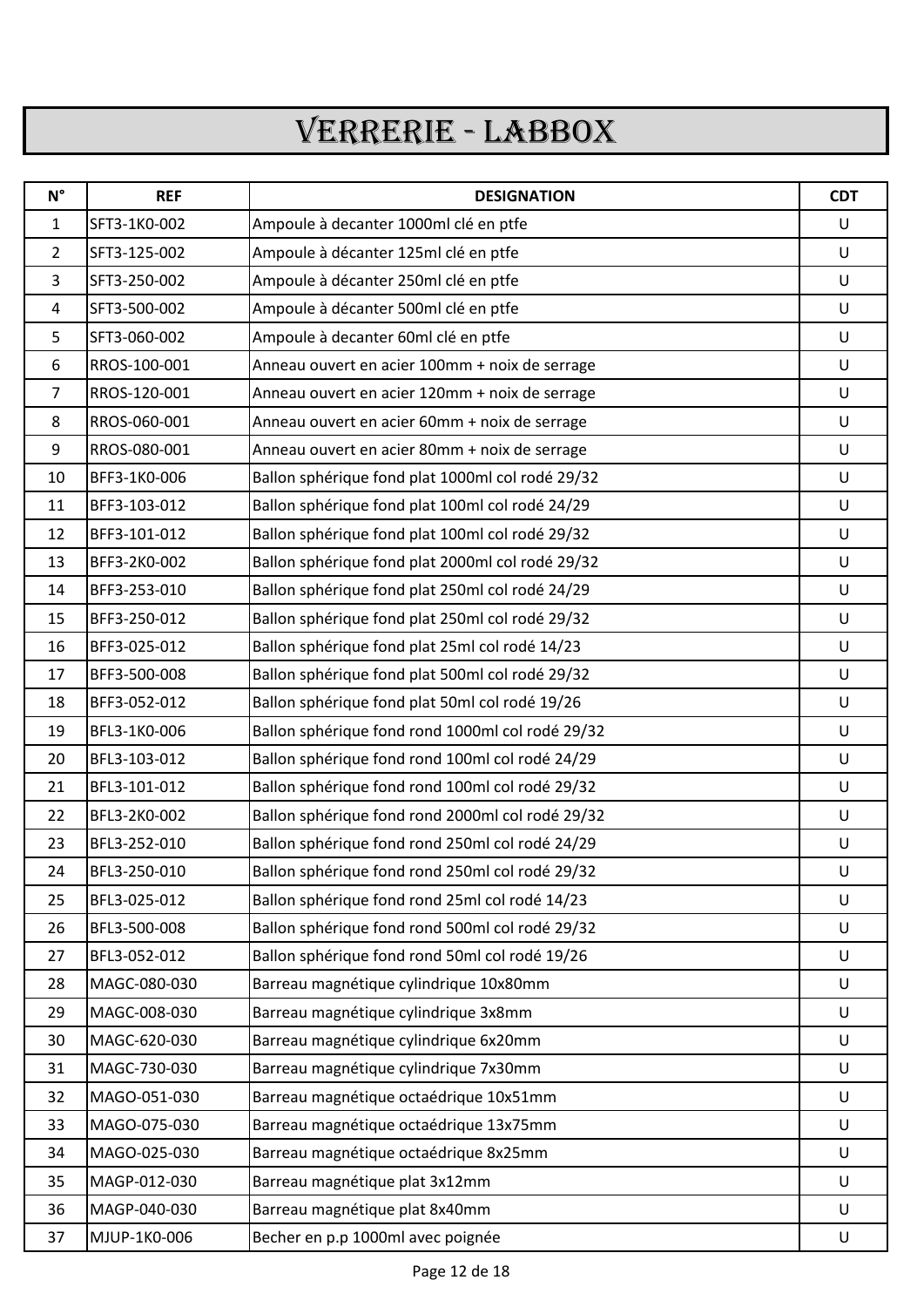| 38 | BKLP-1K0-006 | Becher en p.p 1000ml forme basse                       | U      |
|----|--------------|--------------------------------------------------------|--------|
| 39 | BKLP-100-012 | Becher en p.p 100ml forme basse                        | U      |
| 40 | MJUP-250-012 | Becher en p.p 250ml avec poignée                       | U      |
| 41 | BKLP-250-012 | Becher en p.p 250ml forme basse                        | U      |
| 42 | MJUP-500-012 | Becher en p.p 500ml avec poignée                       | U      |
| 43 | BKLP-500-012 | Becher en p.p 500ml forme basse                        | U      |
| 44 | BKLP-050-012 | Becher en p.p 50ml forme basse                         | U      |
| 45 | BKL3-1K0-006 | Becher en verre forme basse 1000ml                     | U      |
| 46 | BKL3-100-012 | Becher en verre forme basse 100ml                      | U      |
| 47 | BKL3-2K0-001 | Becher en verre forme basse 2000ml                     | $\cup$ |
| 48 | BKL3-250-012 | Becher en verre forme basse 250ml                      | U      |
| 49 | BKL3-025-012 | Becher en verre forme basse 25ml                       | $\cup$ |
| 50 | BKL3-400-006 | Becher en verre forme basse 400ml                      | U      |
| 51 | BKL3-050-012 | Becher en verre forme basse 50ml                       | U      |
| 52 | BKL3-600-006 | Becher en verre forme basse 600ml                      | U      |
| 53 | PDIN-100-036 | Boite de pétri en verre 100x20mm                       | U      |
| 54 | PDIN-080-024 | Boite de pétri en verre 80x15mm                        | U      |
| 55 | STH3-001-001 | Bouchon hexagonal en verre clair rodage 14/23          | U      |
| 56 | STH3-019-001 | Bouchon hexagonal en verre clair rodage 19/26          | U      |
| 57 | STH3-024-001 | Bouchon hexagonal en verre clair rodage 24/29          | U      |
| 58 | STH3-002-001 | Bouchon hexagonal en verre clair rodage 29/32          | U      |
| 59 | ABU3-025-001 | Burette automatique 25ml clé en ptfe et flacon         | U      |
| 60 | ABU3-050-001 | Burette automatique 50ml clé en ptfe et flacon         | U      |
| 61 | BURT-100-001 | Burette robinet en ptfe 100ml classe A                 | U      |
| 62 | BURT-025-001 | Burette robinet en ptfe 25ml classe A                  | U      |
| 63 | BURT-050-001 | Burette robinet en ptfe 50ml classe A                  | U      |
| 64 | BURN-025-001 | Burette robinet en verre 25ml classe A                 | U      |
| 65 | BURN-050-001 | Burette robinet en verre 50ml classe A                 | U      |
| 66 | EVFK-100-006 | Capsule en porcelaine fond plat 100ml                  | U      |
| 67 | EVFK-200-006 | Capsule en porcelaine fond plat 200ml                  | U      |
| 68 | EVFK-050-006 | Capsule en porcelaine fond plat 50ml                   | U      |
| 69 | EVRK-120-006 | Capsule en porcelaine fond rond 120ml                  | U      |
| 70 | EVRK-035-006 | Capsule en porcelaine fond rond 35ml                   | U      |
| 71 | EVRK-070-006 | Capsule en porcelaine fond rond 70ml                   | U      |
| 72 | TIME-D01-001 | Chronometre numérique 30min                            | U      |
| 73 | CDI3-1K0-002 | Cristallisoir en verre 1000ml                          | U      |
| 74 | CDI3-200-006 | Cristallisoir en verre 200ml                           | U      |
| 75 | CDI3-300-006 | Cristallisoir en verre 300ml                           | U      |
| 76 | CDI3-600-002 | Cristallisoir en verre 600ml                           | U      |
| 77 | CDI3-080-006 | Cristallisoir en verre 80ml                            | U      |
| 78 | DE01-200-001 | Dessicateur 210mm avec couvercle à bouton              | U      |
| 79 | DE01-250-001 | Dessicateur 240mm avec couvercle à bouton              | U      |
| 80 | DE01-300-001 | Dessicateur 300mm avec couvercle à bouton              | U      |
| 81 | DE02-200-001 | Dessicateur à vide 210mm couvercle et robinet en verre | U      |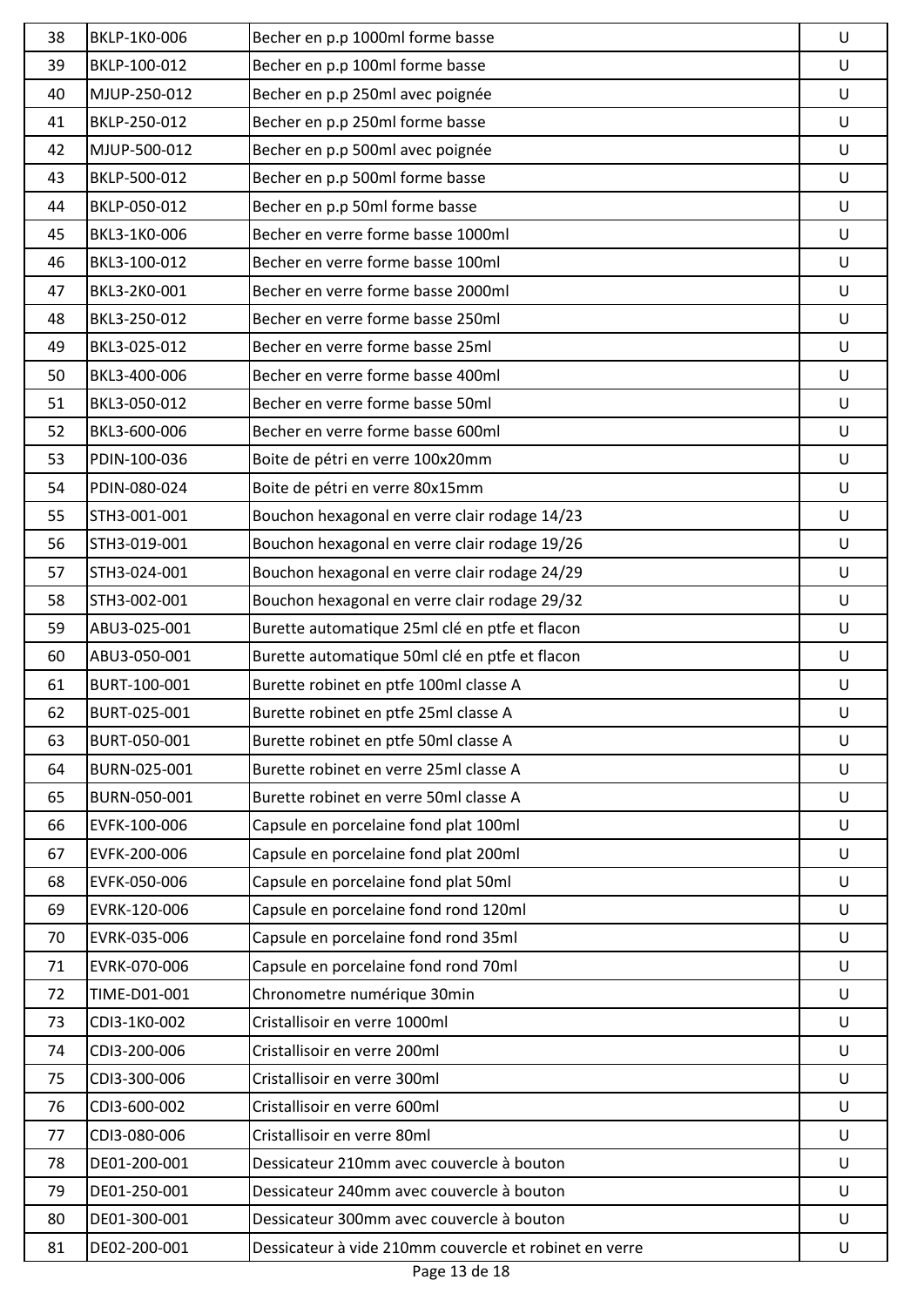| 82  | DE02-250-001 | Dessicateur à vide 240mm couvercle et robinet en verre     | U       |
|-----|--------------|------------------------------------------------------------|---------|
| 83  | DE02-300-001 | Dessicateur à vide 300mm couvercle et robinet en verre     | $\sf U$ |
| 84  | BFUK-100-001 | Entonnoir buchner en porcelaine 100ml                      | U       |
| 85  | BFUK-200-001 | Entonnoir buchner en porcelaine 200ml                      | U       |
| 86  | BFUK-350-001 | Entonnoir buchner en porcelaine 350ml                      | $\sf U$ |
| 87  | BFUK-600-001 | Entonnoir buchner en porcelaine 600ml                      | U       |
| 88  | FUSP-100-012 | Entonnoir en polypropylene 100mm                           | U       |
| 89  | FUSP-150-012 | Entonnoir en polypropylene 150mm                           | U       |
| 90  | FUSP-075-012 | Entonnoir en polypropylene 75mm                            | U       |
| 91  | FUS3-100-006 | Entonnoir en verre tige courte 100mm                       | U       |
| 92  | FUS3-120-006 | Entonnoir en verre tige courte 120mm                       | U       |
| 93  | FUS3-050-012 | Entonnoir en verre tige courte 50mm                        | U       |
| 94  | FUS3-075-012 | Entonnoir en verre tige courte 75mm                        | U       |
| 95  | FUL3-060-006 | Entonnoir en verre tige longue 60mm                        | U       |
| 96  | FUL3-090-006 | Entonnoir en verre tige longue 90mm                        | U       |
| 97  | MCHP-1K0-003 | Eprouvette graduée en p.p 1000ml                           | U       |
| 98  | MCHP-100-012 | Eprouvette graduée en p.p 100ml                            | U       |
| 99  | MCHP-250-006 | Eprouvette graduée en p.p 250ml                            | U       |
| 100 | MCHP-025-012 | Eprouvette graduée en p.p 25ml                             | U       |
| 101 | MCHP-500-004 | Eprouvette graduée en p.p 500ml                            | $\sf U$ |
| 102 | MCHP-050-012 | Eprouvette graduée en p.p 50ml                             | U       |
| 103 | MCHA-1K0-001 | Eprouvette graduée en verre 1000ml pied hexagonal classe A | U       |
| 104 | MCHA-100-001 | Eprouvette graduée en verre 100ml pied hexagonal classe A  | U       |
| 105 | MCHA-010-001 | Eprouvette graduée en verre 10ml pied hexagonal classe A   | U       |
| 106 | MCHA-2K0-001 | Eprouvette graduée en verre 2000ml pied hexagonal classe A | U       |
| 107 | MCHA-250-001 | Eprouvette graduée en verre 250ml pied hexagonal classe A  | U       |
| 108 | MCHA-025-001 | Eprouvette graduée en verre 25ml pied hexagonal classe A   | U       |
| 109 | MCHA-500-001 | Eprouvette graduée en verre 500ml pied hexagonal classe A  | U       |
| 110 | MCHA-050-001 | Eprouvette graduée en verre 50ml pied hexagonal classe A   | U       |
| 111 | CFL3-1K0-006 | Erlen meyer en verre 1000ml col rodé 29/32                 | U       |
| 112 | CFL3-101-012 | Erlen meyer en verre 100ml col rodé 29/32                  | U       |
| 113 | CFL3-2K0-002 | Erlen meyer en verre 2000ml col rodé 29/32                 | U       |
| 114 | CFL3-251-010 | Erlen meyer en verre 250ml col rodé 24/29                  | U       |
| 115 | CFL3-250-012 | Erlen meyer en verre 250ml col rodé 29/32                  | U       |
| 116 | CFL3-503-008 | Erlen meyer en verre 500ml col rodé 24/29                  | U       |
| 117 | CFL3-500-008 | Erlen meyer en verre 500ml col rodé 29/32                  | U       |
| 118 | CFL3-052-012 | Erlen meyer en verre 50ml col rodé 19/26                   | U       |
| 119 | EFN3-100-012 | Erlen meyer en verre col etroit 100ml                      | U       |
| 120 | EFN3-250-012 | Erlen meyer en verre col etroit 250ml                      | U       |
| 121 | EFN3-3K0-001 | Erlen meyer en verre col etroit 3000ml                     | U       |
| 122 | EFN3-050-012 | Erlen meyer en verre col etroit 50ml                       | U       |
| 123 | EFW3-1K0-006 | Erlen meyer en verre col large 1000ml                      | U       |
| 124 | EFW3-100-012 | Erlen meyer en verre col large 100ml                       | U       |
| 125 | EFW3-250-010 | Erlen meyer en verre col large 250ml                       | U       |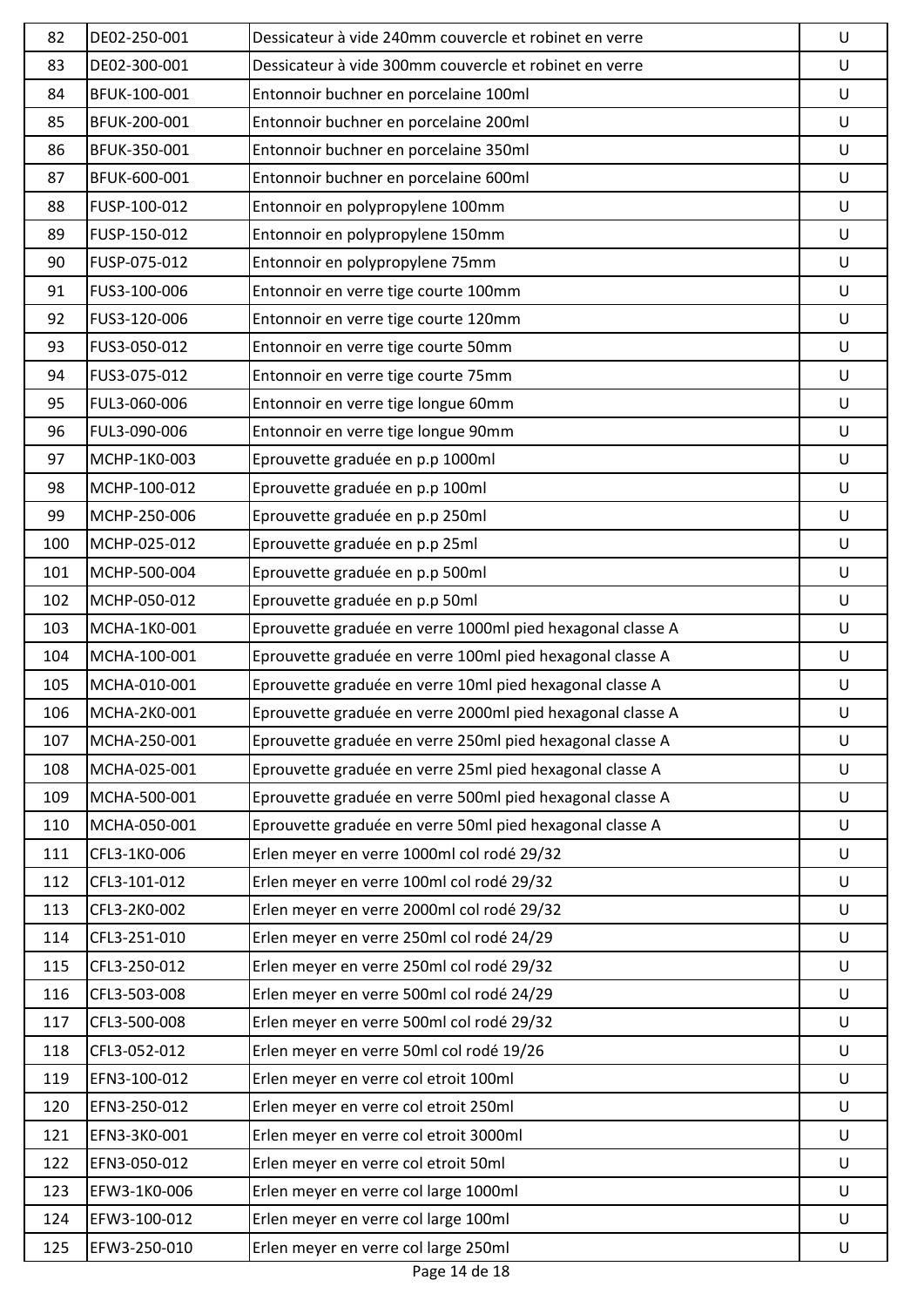| 126 | EFW3-500-008 | Erlen meyer en verre col large 500ml                                 | U       |
|-----|--------------|----------------------------------------------------------------------|---------|
| 127 | VFLP-1K0-002 | fiole jaugée en plastique 1000ml avec bouchon                        | $\sf U$ |
| 128 | VFLP-100-006 | fiole jaugée en plastique 100ml avec bouchon                         | U       |
| 129 | VFLP-250-003 | fiole jaugée en plastique 250ml avec bouchon                         | $\sf U$ |
| 130 | VFLP-025-006 | fiole jaugée en plastique 25ml avec bouchon                          | $\sf U$ |
| 131 | VFLP-500-003 | fiole jaugée en plastique 500ml avec bouchon                         | $\sf U$ |
| 132 | VFLP-050-006 | fiole jaugée en plastique 50ml avec bouchon                          | $\sf U$ |
| 133 | VFLA-1K0-002 | Fiole jaugée en verre ambré 1000ml avec bouchon plast 24/29 classe A | $\sf U$ |
| 134 | VFLA-100-002 | Fiole jaugée en verre ambré 100ml avec bouchon plast 14/23 classe A  | U       |
| 135 | VFLA-010-002 | Fiole jaugée en verre ambré 10ml avec bouchon plast 10/19 classe A   | U       |
| 136 | VFLA-250-002 | Fiole jaugée en verre ambré 250ml avec bouchon plast 14/23 classe A  | U       |
| 137 | VFLA-025-002 | Fiole jaugée en verre ambré 25ml avec bouchon plast 10/19 clasee A   | U       |
| 138 | VFLA-500-002 | Fiole jaugée en verre ambré 500ml avec bouchon plast 19/26 classe A  | U       |
| 139 | VFLA-050-002 | Fiole jaugée en verre ambré 50ml avec bouchon plast 12/21 classe A   | U       |
| 140 | VFLA-005-002 | Fiole jaugée en verre ambré 5ml avec bouchon plast 10/19 classe A    | U       |
| 141 | VFL3-1K0-002 | Fiole jaugée en verre clair 1000ml avec bouchon plast 24/29 classe A | U       |
| 142 | VFL3-100-002 | Fiole jaugée en verre clair 100ml avec bouchon plast 14/23 classe A  | $\sf U$ |
| 143 | VFL3-010-002 | Fiole jaugée en verre clair 10ml avec bouchon plast 10/19 classe A   | U       |
| 144 | VFL3-2K0-001 | Fiole jaugée en verre clair 2000ml avec bouchon plast 29/32 classe A | $\sf U$ |
| 145 | VFL3-250-002 | Fiole jaugée en verre clair 250ml avec bouchon plast 14/23 classe A  | U       |
| 146 | VFL3-025-002 | Fiole jaugée en verre clair 25ml avec bouchon plast 10/19 classe A   | U       |
| 147 | VFL3-500-002 | Fiole jaugée en verre clair 500ml avec bouchon plast 19/26 classe A  | U       |
| 148 | VFL3-050-002 | Fiole jaugée en verre clair 50ml avec bouchon plast 12/21 clasee A   | U       |
| 149 | VFL3-005-002 | Fiole jaugée en verre clair 5ml avec bouchon plast 10/19 classe A    | U       |
| 150 | SBGA-1K0-010 | Flacon gradué ISO en verre ambré 1000ml avec bouchon                 | U       |
| 151 | SBGA-2K0-001 | Flacon gradué ISO en verre ambré 2000ml avec bouchon                 | U       |
| 152 | SBGA-250-010 | Flacon gradué ISO en verre ambré 250ml avec bouchon                  | U       |
| 153 | SBGA-500-010 | Flacon gradué ISO en verre ambré 500ml avec bouchon                  | U       |
| 154 | SBG3-1K0-010 | Flacon gradué ISO en verre clair 1000ml avec bouchon                 | U       |
| 155 | SBG3-2K0-001 | Flacon gradué ISO en verre clair 2000ml avec bouchon                 | U       |
| 156 | SBG3-250-010 | Flacon gradué ISO en verre clair 250ml avec bouchon                  | U       |
| 157 | SBG3-500-010 | Flacon gradué ISO en verre clair 500ml avec bouchon                  | U       |
| 158 | BRU4-001-001 | Goupillon à brosse en poil naturel 280x40x80mm                       | U       |
| 159 | BRU4-002-001 | Goupillon à brosse en poil naturel 310x50x100mm                      | U       |
| 160 | BRU4-003-001 | Goupillon à brosse en poil naturel 355x50x110mm                      | U       |
| 161 | BRU4-004-001 | Goupillon à brosse en poil naturel 600x70x150mm                      | U       |
| 162 | EASD-1KP-001 | Micropipette variable 100-1000µl                                     | U       |
| 163 | EASD-10P-001 | Micropipette variable 10-100µl                                       | U       |
| 164 | EASD-20P-001 | Micropipette variable 20-200µl                                       | U       |
| 165 | EASD-P20-001 | Micropipette variable 2-20µl                                         | U       |
| 166 | EASD-P50-001 | Micropipette variable 5-50µl                                         | U       |
| 167 | MORK-1K5-001 | Mortier en porcelaine 1500ml avec pilon                              | U       |
| 168 | MORK-150-001 | Mortier en porcelaine 150ml avec pilon                               | U       |
| 169 | MORK-275-001 | Mortier en porcelaine 275ml avec pilon                               | U       |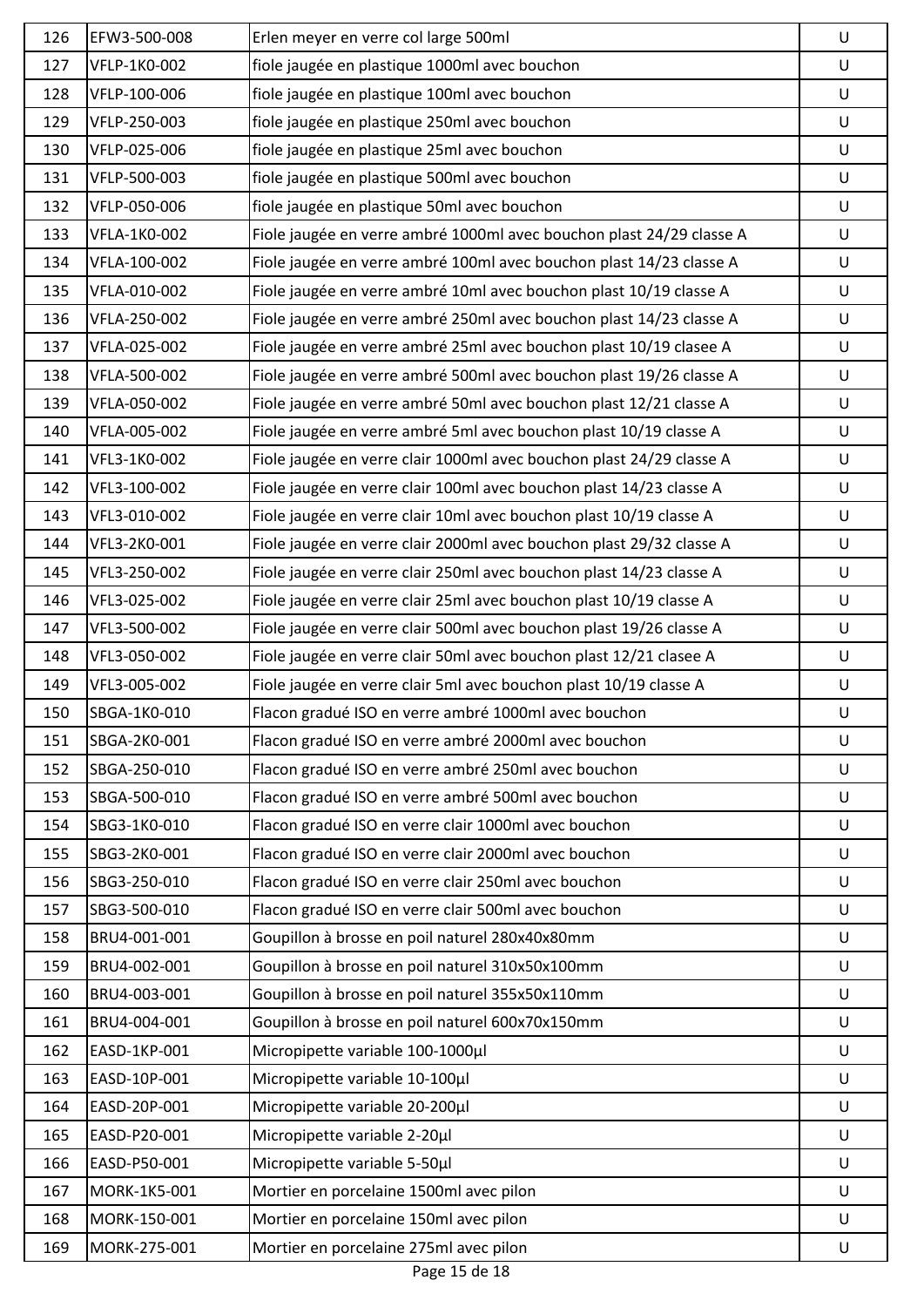| 170 | MORK-550-001 | Mortier en porcelaine 550ml avec pilon                             | U |
|-----|--------------|--------------------------------------------------------------------|---|
| 171 | MORK-900-001 | Mortier en porcelaine 900ml avec pilon                             | U |
| 172 | QLPG-110-100 | Papier filtre plat qualitatif filtration moyenne Ø 110mm (Paq 100) | U |
| 173 | QLPG-125-100 | Papier filtre plat qualitatif filtration moyenne Ø 125mm (Paq 100) | U |
| 174 | QLPV-110-100 | Papier filtre plat qualitatif filtration rapide Ø 110mm (Paq 100)  | U |
| 175 | QLPV-125-100 | Papier filtre plat qualitatif filtration rapide Ø 125mm (Paq 100)  | U |
| 176 | URPH-002-010 | Papier indicateur de ph en rouleau ph 1 à ph 14                    | U |
| 177 | PRFL-001-012 | Parafilm en rouleau 38mx10cm                                       | U |
| 178 | RCD3-060-001 | Pince 3 doigts double ajustement 0-60mm                            | U |
| 179 | RDS3-060-001 | Pince 3 doigts double ajustement 0-60mm + noix de serrage          | U |
| 180 | BKTW-300-002 | Pince en acier inox pour becher                                    | U |
| 181 | CRTM-300-002 | Pince en acier inox pour creuset goulot moyen I.300mm              | U |
| 182 | CRTB-300-002 | Pince en acier inox pour creuset grand goulot I.300mm              | U |
| 183 | FLTW-250-002 | Pince en acier pour ballon et erlenmeyer                           | U |
| 184 | TTHW-001-001 | Pince en bois pour tube à essai $\emptyset$ <20mm                  | U |
| 185 | RCL2-001-001 | Pince universelle 2 doigts                                         | U |
| 186 | RCL3-001-001 | Pince universelle 3 doigts                                         | U |
| 187 | RCL4-001-001 | Pince universelle 4 doigts                                         | U |
| 188 | MPIA-010-005 | Pipette graduée en verre 10ml classe A                             | U |
| 189 | MPIA-001-005 | Pipette graduée en verre 1ml classe A                              | U |
| 190 | MPIA-020-005 | Pipette graduée en verre 20ml classe A                             | U |
| 191 | MPIA-025-005 | Pipette graduée en verre 25ml classe A                             | U |
| 192 | MPIA-002-005 | Pipette graduée en verre 2ml classe A                              | U |
| 193 | MPIA-005-005 | Pipette graduée en verre 5ml classe A                              | U |
| 194 | VPIA-100-001 | Pipette jaugée 100ml classe A                                      | U |
| 195 | VPIA-010-006 | Pipette jaugée 10ml classe A                                       | U |
| 196 | VPIA-001-006 | Pipette jaugée 1ml classe A                                        | U |
| 197 | VPIA-020-006 | Pipette jaugée 20ml classe A                                       | U |
| 198 | VPIA-025-006 | Pipette jaugée 25ml classe A                                       | U |
| 199 | VPIA-002-006 | Pipette jaugée 2ml classe A                                        | U |
| 200 | VPIA-050-001 | Pipette jaugée 50ml classe A                                       | U |
| 201 | VPIA-005-006 | Pipette jaugée 5ml classe A                                        | U |
| 202 | PIPN-230-250 | Pipette pasteur en verre 230mm (Paq 250)                           | U |
| 203 | WBTP-1K0-001 | Pissette en p.p 1000ml                                             | U |
| 204 | WBTP-250-001 | Pissette en p.p 250ml                                              | U |
| 205 | WBTP-500-001 | Pissette en p.p 500ml                                              | U |
| 206 | EAS5-002-001 | Poire en caoutchouc pour pipette                                   | U |
| 207 | RBER-002-001 | Poire pour burette automatique                                     | U |
| 208 | TTSP-040-001 | Portoir en p.p pour tube à essai Ø 20mm (40 tubes)                 | U |
| 209 | TTSP-024-001 | Portoir en p.p pour tube à essai Ø 25mm (24 tubes)                 | U |
| 210 | EASS-P06-001 | Portoir pour 6 micropipettes                                       | U |
| 211 | PSRP-094-001 | Portoir pour pipettes vertical (94 pipettes)                       | U |
| 212 | PYC3-010-002 | Pycnometre 10ml                                                    | U |
| 213 | PYC3-025-002 | Pycnometre 25ml                                                    | U |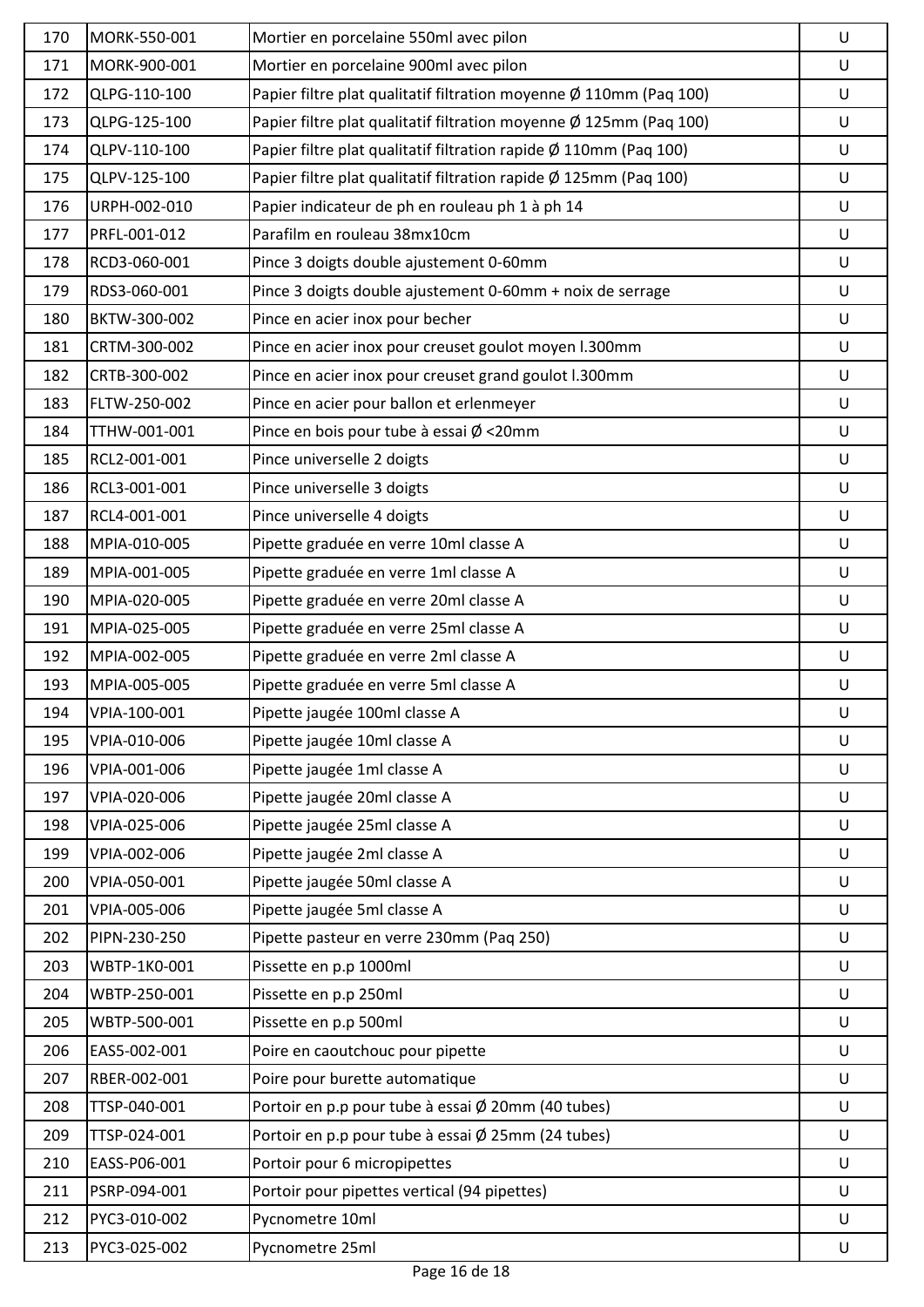| 214 | PYC3-050-002 | Pycnometre 50ml                                      | $\cup$  |
|-----|--------------|------------------------------------------------------|---------|
| 215 | ALC3-301-002 | Refrigérant à boules (allihn) 300mm rodage 29/32     | $\cup$  |
| 216 | ALC3-400-002 | Refrigérant à boules (allihn) 400mm rodage 29/32     | $\cup$  |
| 217 | CIC3-300-002 | Refrigérant à serpentin (graham) 300mm rodage 29/32  | $\cup$  |
| 218 | CIC3-400-002 | Refrigérant à serpentin (graham) 400mm rodage 29/32  | U       |
| 219 | DRO3-300-001 | Refrigérant dimroth 300mm rodage 29/32               | $\cup$  |
| 220 | DRO3-400-001 | Refrigérant dimroth 400mm rodage 29/32               | $\cup$  |
| 221 | CSS3-300-002 | Refrigérant droit (liebig) 300mm rodage 29/32        | $\cup$  |
| 222 | CSS3-400-002 | Refrigérant droit (liebig) 400mm rodage 29/32        | $\cup$  |
| 223 | SPNS-150-005 | Spatule (micro spatule) cuillere en acier inox 150mm | $\cup$  |
| 224 | SPNS-200-005 | Spatule (micro spatule) cuillere en acier inox 200mm | $\cup$  |
| 225 | SPCS-150-005 | Spatule chattaway en acier inox 150mm                | $\cup$  |
| 226 | SPCS-200-005 | Spatule chattaway en acier inox 200mm                | $\cup$  |
| 227 | SPSS-150-005 | Spatule cuillere plate en acier inox 150mm           | $\cup$  |
| 228 | SPSS-175-005 | Spatule cuillere plate en acier inox 175mm           | U       |
| 229 | SPSS-210-005 | Spatule cuillere plate en acier inox 210mm           | $\sf U$ |
| 230 | BCFS-002-001 | Support en aluminium pour 2 burettes                 | $\sf U$ |
| 231 | BCFP-001-001 | Support en p.p pour 1 burette type fisher            | $\cup$  |
| 232 | BCFP-002-001 | Support en p.p pour 2 burettes type fisher           | $\sf U$ |
| 233 | WDIN-100-010 | Verre de montre 100mm                                | $\sf U$ |
| 234 | WDIN-120-010 | Verre de montre 120mm                                | U       |
| 235 | WDIN-150-010 | Verre de montre 150mm                                | $\cup$  |
| 236 | WDIN-180-010 | Verre de montre 180mm                                | $\cup$  |
| 237 | WDIN-060-010 | Verre de montre 60mm                                 | $\cup$  |
| 238 | WDIN-080-010 | Verre de montre 80mm                                 | U       |

### BALANCES - OHAUS

| $N^{\circ}$    | <b>REF</b>         | <b>DESIGNATION</b>                    | <b>CDT</b> |
|----------------|--------------------|---------------------------------------|------------|
| $\mathbf{1}$   | YA102              | BALANCE DE PRECISION, 100GR x 0.01GR  | U          |
| $\overline{2}$ | NV1101             | BALANCE DE PRECISION, 1100GR x 0.1GR  | U          |
| 3              | PA114              | BALANCE DE PRECISION, 110GR x 0.1MG   | U          |
| 4              | CS2000             | BALANCE DE PRECISION, 2000GR x 1GR    | U          |
| 5              | SPU <sub>202</sub> | BALANCE DE PRECISION, 200GR x 0.01GR  | U          |
| 6              | CS200              | BALANCE DE PRECISION, 200GR x 0.1GR   | U          |
| $\overline{7}$ | PA2102C            | BALANCE DE PRECISION, 2100GR x 0.01GR | U          |
| 8              | PA214              | BALANCE DE PRECISION, 210GR x 0.1MG   | U          |
| 9              | PA213              | BALANCE DE PRECISION, 210GR x 1MG     | U          |
| 10             | SPU401             | BALANCE DE PRECISION, 400GR x 0.1GR   | U          |
| 11             | PA4102             | BALANCE DE PRECISION, 4100GR x 0.01GR | U          |
| 12             | AV412              | BALANCE DE PRECISION, 410GR x 0.01GR  | U          |